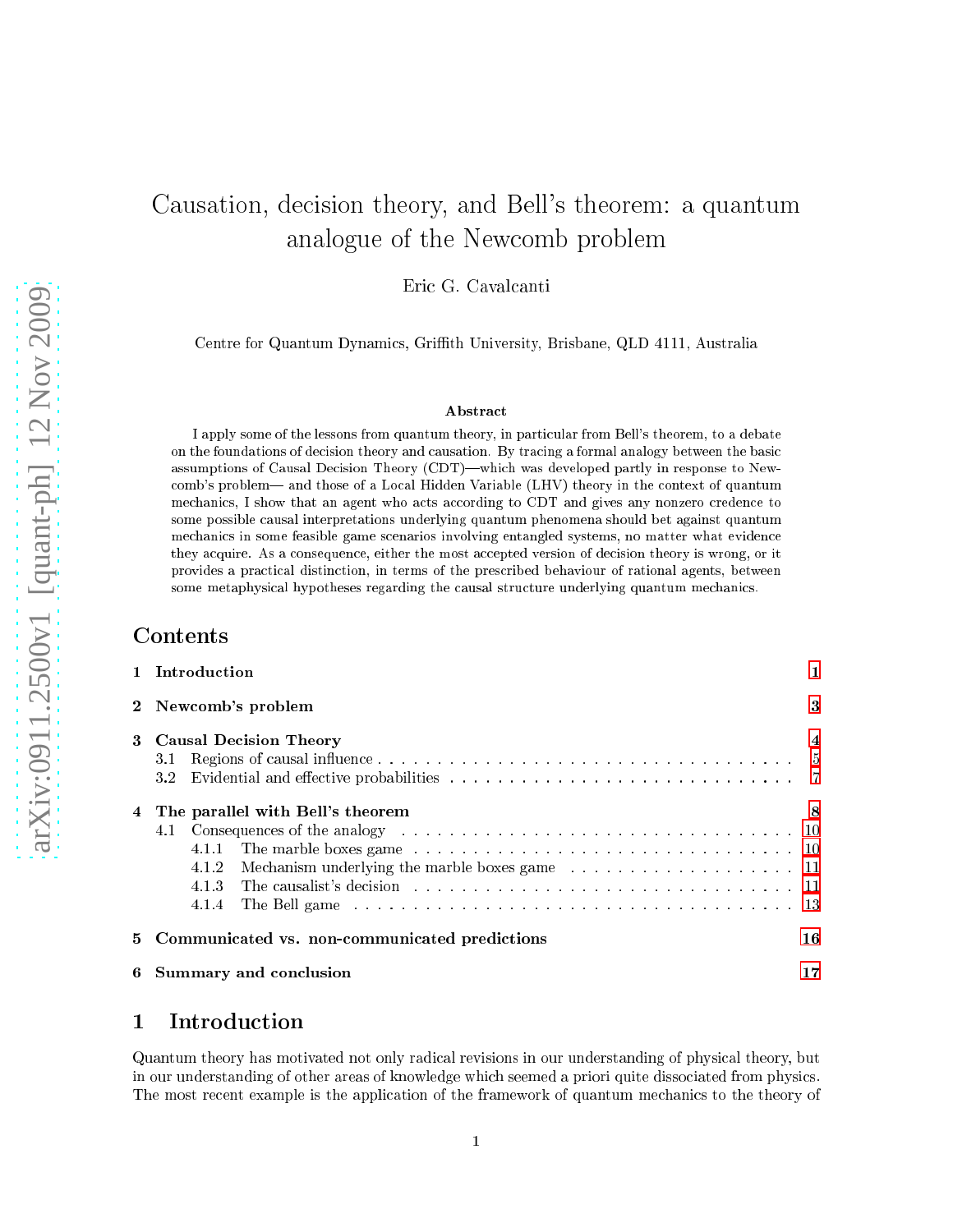information processing, leading to the very active fields of quantum information and computation. One of the pre
ursors to these more re
ent developments was the work of John Bell [\(1964](#page-17-0)), inaugurating an area of resear
h that has been aptly termed experimental metaphysi
s by Abner Shimony [\(1989\)](#page-18-0). Bell and others sin
e him have shown that a mu
h more intimate relationship between physi
s and philosophy is not only possible but fruitful. After Bell we have come to recognise novel ways in which bare experimental data can have a direct influence on philosophically-oriented inquiry, and how such inquiry can indeed be a precursor to new and useful views on physical theory, which can eventually even lead to new te
hnologies.

Here I argue that the lessons from quantum theory an shed light on an important debate in the philosophical foundations of decision theory. This debate started when the philosopher Robert Nozick published (Nozick, [1969\)](#page-18-1) a puzzle introduced to him by the physicist William Newcomb—the so-called New
omb's paradox or New
omb's problem. Attempts to solve this problem and its variants have generated waves of a
tivity in the philosophy of de
ision theory. The onsensus at present seems to be around the Causal Decision Theory (CDT) proposed and defended by Gibbard and Harper [\(1978\)](#page-18-2), Lewis [\(1981a\)](#page-18-3), Skyrms [\(1982\)](#page-18-4), among others.

The influence of this problem goes beyond the mere resolution of the original paradox, and even beyond the foundations of decision theory. It has also had an effect on debates about the status of causal laws, since Nancy Cartwright's influential article "Causal laws and effective strategies" [\(Cartwright](#page-17-1), [1979\)](#page-17-1), where she argues that causal laws cannot be reduced to probabilistic laws of association, and that they are necessary to distinguish between effective and ineffective strategies.

For philosophers the importance of this debate is obvious, but should physicists also care? I believe so. An increasingly popular view among physicists is the idea that quantum mechanics is a theory of information, and that quantum states are nothing but concise encapsulations of subjective proba-bilities. In this Bayesian view of quantum states [\(Caves](#page-17-2) et al., [2002;](#page-17-2) Fuchs, [2003;](#page-18-5) Fuchs et al., [2005\)](#page-18-6), the gambling ommitments of rational agents should mirror the probabilities assigned by quantum mechanics to the possible outcomes of possible observations following a given physical preparation procedure. It is well known that several problems occur when one tries to attribute underlying causal stories to quantum phenomena, but there are also many open problems in the project of quantum Bayesianism. One of them is that, as opposed to the case of classical probability, there is still no foundationally attractive way to justify the structure of quantum mechanics from something as plausible and intuitive as a Dutch-book argument". The present work is part of recent attempts to be explicit about the inclusion of an agent in quantum mechanics—through their *decisions*.

Decision theory has been used as the basis of a foundational program started by Deutsch [\(1999\)](#page-17-3) and further developed by Wallace [\(2006;](#page-18-7) [2007](#page-19-0)) in the context of the Everett (Many-Worlds) interpretation of quantum mechanics. However, while that program aims at reconstructing features of quantum me
hani
s from de
ision theory, the present work goes in the opposite dire
tion: here I will rather argue against a ertain theory of de
ision based on lessons from quantum me
hani
s. Furthermore, here we attempt to go beyond the use of a specific ontological framework, but take as starting point the epistemological (or more correctly, decision-theoretic) aspect of the theory. Specific ontological models or frameworks will be onsidered, as they will be seen to be fundamental in determining the decision-theoretic prescriptions according to causal decision theory. But it is important to emphasise that, in the spirit of experimental metaphysi
s, we study the spa
e of possible metaphysi
al theories without a particular commitment to one or another beyond what is required by experimental data. A similar approach can be found in recent studies of so-called *ontological models* in the context of quantum foundations [\(Spekkens,](#page-18-8) [2005](#page-18-8); [Rudolph,](#page-18-9) [2006;](#page-18-9) [Harrigan](#page-18-10) et al., [2007;](#page-18-10) [Harrigan](#page-18-11) and Rudolph, [2007\)](#page-18-11).

If CDT is right, causal considerations must take priority in generating the effective probabilities that rational agents should use for their gambling commitments. According to CDT, rational agents should base their decision on so-called *causal probabilities*, even when those are distinct from the subjective (or evidential) probabilities refined by evidence. This is then not a purely philosophical question (to

<span id="page-1-0"></span><sup>-</sup> For a recent account of the progress in that direction, see (Fuchs and Schack, [2009\)](#page-18-12).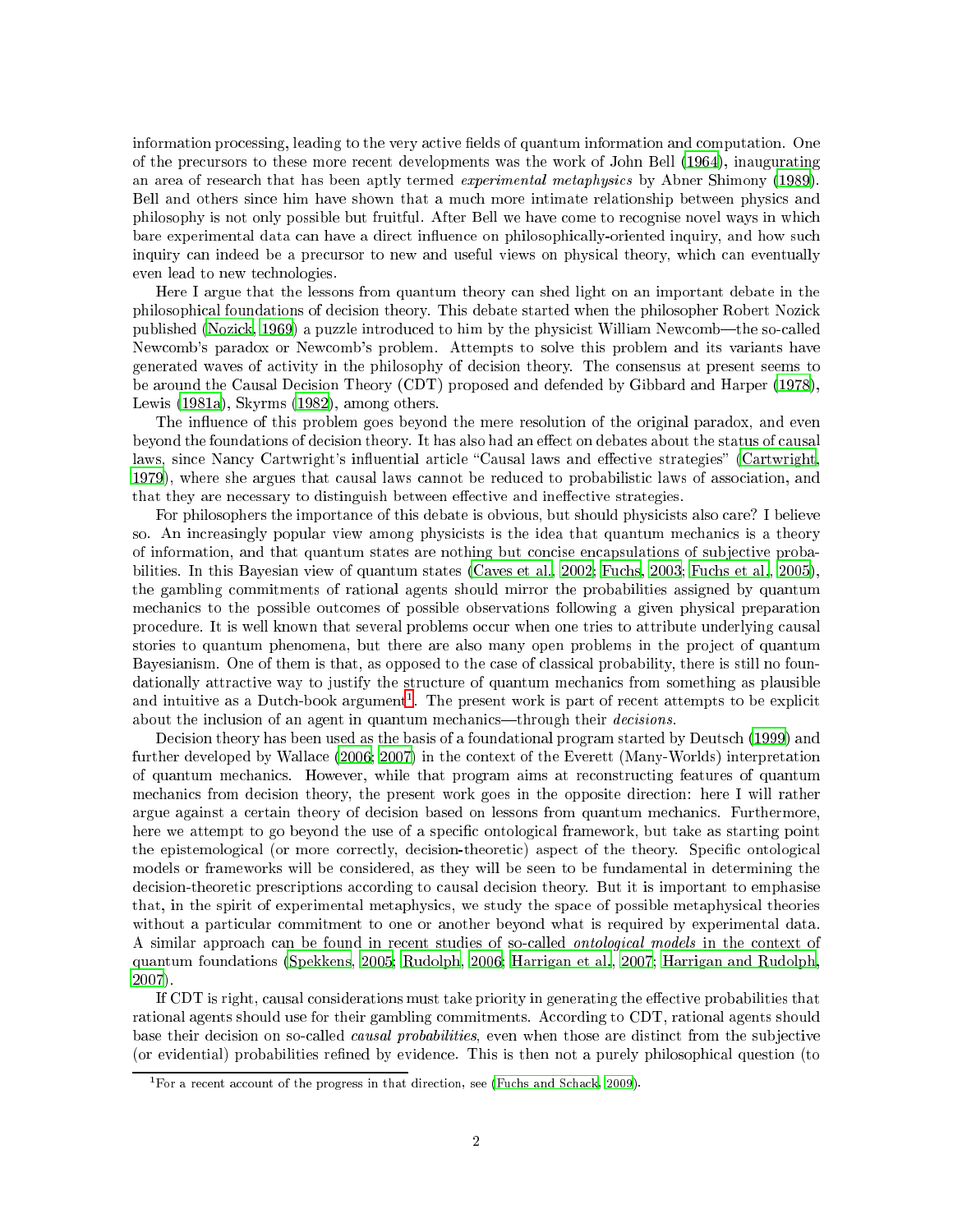use the physicist's jargon for problems which do not have direct empirical implications), but has a direct consequence in the prescribed behaviour of rational agents. The debate is not between opposing interpretations of operationally equivalent theories, but between opposing theories with conflicting pres
riptions. If quantum me
hani
s is nothing but a theory of information, and if probabilities are nothing but the gambling ommitments of rational agents, and if one of the lessons of quantum mechanics is the demise of causal concepts in the prescription of those probabilities, it should be a problem for the Bayesian-in
lined physi
ist that the most popular version of de
ision theory attempts to put causation at the root of an agent's effective probability assignments. This work can thus be seen as an attempt to make decision theory "safe" for quantum Bayesianism".

The main goal of this paper is to make this concern explicit and trace a formal parallel between CDT and the lass of Lo
al Hidden Variable (LHV) theories whi
h are dis
ussed in the ontext of Bell's theorem [\(Bell,](#page-17-0) [1964](#page-17-0), [1987\)](#page-17-4). This parallel seems to lend support to Bayesian Decision Theory (BDT) over CDT. I will show that, in general, CDT represents a limitation on the space of effective probability assignments available to an agent—just as is the case with LHV's in quantum mechanics—and this can under certain conditions render an agent incapable of adjusting their effective probabilities (even if they adjust their sub je
tive probabilities) to mat
h arbitrarily well to some possible observations, no matter what evidence they accumulate. In fact, I will argue that even in some routine quantum experiments, a causal decision theorist would be forced, under a plausible analysis of the prescriptions of CDT, to bet against some observed predictions of quantum mechanics. As a result, either CDT is wrong, or it surprisingly provides a practical distinction, in terms of the prescribed behaviour or rational agents, between some causal hypotheses underlying quantum mechanics.

# <span id="page-2-0"></span><sup>2</sup> New
omb's problem

The original New
omb problem [\(Nozi
k,](#page-18-1) [1969\)](#page-18-1) is as follows. You are in a room with two boxes, labelled 1 and 2. Box 2, you can see, contains a thousand dollars. Box 1 is closed. A Predictor, in whom you have high confidence to be able to predict your own choices (she has accurately predicted your choices in several similar situations in the past, say), proposes the following game to you: you can either choose to take both boxes in front of you, or choose only Box 1. She tells you that before you entered the room, she predicted what you would do. She also tells you that if she predicted that you were going to take only Box 1, she has put a million dollars inside. If she predicted you would take both boxes, she has put nothing in it. What should you do?

Bayesian decision theory prescribes the maximisation of expected utility. In a general decision situation, we denote by  $A_i$ ,  $i \in \{1, 2, ..., n\}$  the several actions available to the agent, and by  $O_j$ ,  $j \in$  $\{1, 2, ..., m\}$  the possible outcomes. The agent ascribes to each pair action/outcome a numerical utility  $u(A_i, O_j)$  and a conditional probability  $P(O_j|A_i)$ . Since by assumption the  $O_j$  form a complete set of mutually exclusive events,  $\sum_{j} P(O_j | A_i) = 1$ . The Bayesian (or evidential) expected utility of each a
tion is therefore

<span id="page-2-2"></span>
$$
EU(A_i) = \sum_j P(O_j|A_i) u(A_i, O_j).
$$
\n<sup>(1)</sup>

Now denote by  $O_1$  the event that you find a million dollars in Box 1, and by  $A_1$  and  $A_2$  your action of choosing Box 1 and both boxes, respectively. Your information about the Predictor's efficacy is represented by the fact that your conditional probabilities are such that  $P(O_1|A_1) \gg P(O_1|A_2)$ . The

<span id="page-2-1"></span><sup>&</sup>lt;sup>2</sup> Although I should mention that I disagree with aspects of the quantum Bayesianism defended by Fuchs *et al.* In particular, I think this approach would be much more productive if it focused on the program of attempting to derive as much of quantum mechanics as possible from information- or decision-theoretic principles, and abstained from opposing specific ontological models. After all, everyone can agree that there are such things as subjective probabilities associated to experimental outcomes (even if some may disagree on whether or not there are also other kinds of probabilities), and thus everyone could find it interesting to know whether the probabilities prescribed by quantum mechanics can be derived from information-theoretic principles (even if they could also be derived from a constructive ontological model).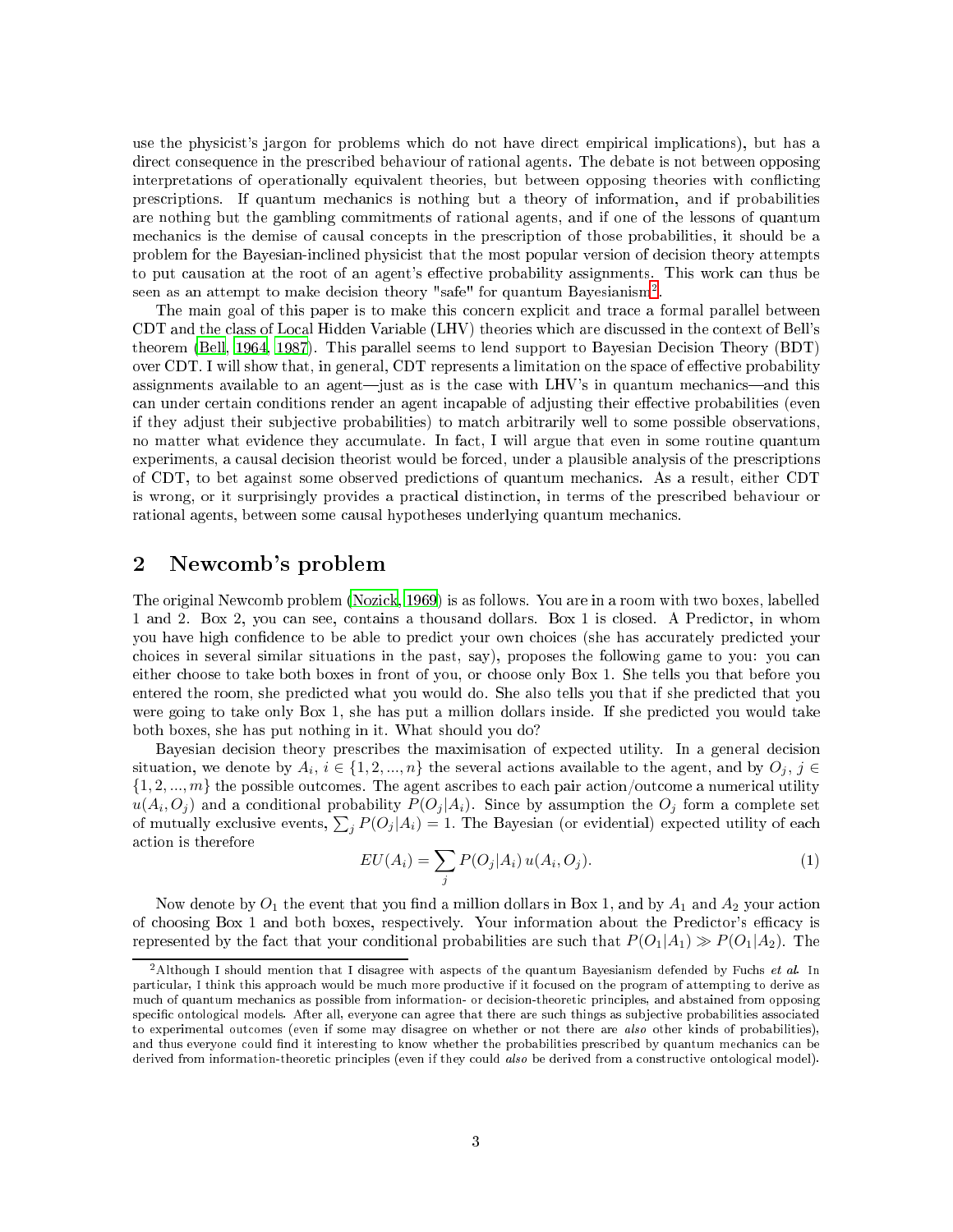Bayesian expe
ted utilities are

$$
EU(A_1) = P(O_1|A_1) 1,000,000 + [1 - P(O_1|A_1)] 0
$$
  
\n
$$
EU(A_2) = P(O_1|A_2) 1,001,000 + [1 - P(O_1|A_2)] 1,000.
$$
 (2)

We assume that the utilities of each pair action/outcome are just the money values received by the agent. This is not a restrictive assumption, as one could adapt the money values if necessary such that the utilities are as required. It is easy to see that if  $P(O_1|A_1)$  is sufficiently larger than  $P(O_1|A_2)$ , the expe
ted utility of hoosing one box will be larger than the expe
ted utility of hoosing both. In the ir
umstan
e of New
omb's problem, therefore, EDT advises you to hoose one box.

# <span id="page-3-0"></span>3 Causal Decision Theory

Although the above answer seems correct at first, a second argument soon comes to mind: whatever I do, the first box either contains a million dollars or it doesn't. This fact was settled in the past and is beyond the causal influence of my present choice. Nothing that I can do now will change the contents of Box 1. But regardless of whether it contains a million dollars or nothing, I'll be better off taking the extra thousand. Therefore I should take both boxes. This is called the *dominance argument*, since one hoi
e seems to dominate the other no matter what out
ome obtains.

Causal Decision Theory was developed as an attempt to formalise the intuition behind the dominan
e argument. Gibbard and Harper [\(1978\)](#page-18-2) laimed that the expe
ted utility of an a
tion should be al
ulated from the probabilities of ounterfa
tuals, as opposed to the onditional probabilities that figure in [\(1\)](#page-2-2). Under the evaluation of the probabilities of counterfactuals favoured by Gibbard and Harper, this principle of utility maximisation prescribes the desired two-boxing strategy in Newcomb's problem. However, there are different possible interpretations for counterfactuals, and this strategy is therefore ambiguous. Horgan [\(1981\)](#page-18-13), for example, argues that a "backtracking" analysis of the ounterfa
tuals leads to the pres
ription of one-boxing.

There is a consensus, however, on the final mathematical form of the utility formula defended by CDT [\(Lewis,](#page-18-3) [1981a;](#page-18-3) [Skyrms](#page-18-4), [1982](#page-18-4); [Armendt](#page-17-5), [1986\)](#page-17-5). According to these authors, the correct quantity to be maximised in a decision situation is the causal expected utility

<span id="page-3-2"></span>
$$
CEU(A_i) = \sum_{j} \left[ \sum_{\lambda} P(K_{\lambda}) P(O_j | A_i; K_{\lambda}) \right] u(A_i, O_j), \tag{3}
$$

where the  $K'_{\lambda}s$  represent the "dependency hypotheses" [\(Lewis,](#page-18-3) [1981a\)](#page-18-3) available to the agent, and I use the notation of separating the contemplated actions  $A_i$  from other propositions with a semicolon. A dependency hypothesis, according to Lewis [\(1981a\)](#page-18-3), is "a maximally specific proposition about how the things [the agent] cares about do and do not depend causally on his present actions". On Skyrms' [\(1982\)](#page-18-4) account, the propositions  $K_{\lambda}$  represent the possible "causal propensities" that are objectively instantiated in the world. Lewis (1981a) reads Skyrms as describing them as "maximally specific specifications of the factors outside the agent's influence (at the time of decision) which are causally relevant to the outcome of the agent's action".

The important thing to note, regardless of the interpretational fine print, is that formally the expression in brackets represents a "causal probability" defined as

<span id="page-3-3"></span>
$$
P_c(O_j|A_i) \equiv \sum_{\lambda} P(K_{\lambda}) P(O_j|A_i; K_{\lambda})
$$
\n(4)

which is in general distinct from the conditional probability, which can be decomposed as (assuming that there exists a joint probability distribution for the  $K_{\lambda}$  and  $O_j$ ),

<span id="page-3-1"></span>
$$
P(O_j|A_i) = \sum_{\lambda} P(K_{\lambda}, O_j|A_i) = \sum_{\lambda} P(K_{\lambda}|A_i) P(O_j|A_i; K_{\lambda}),
$$
\n(5)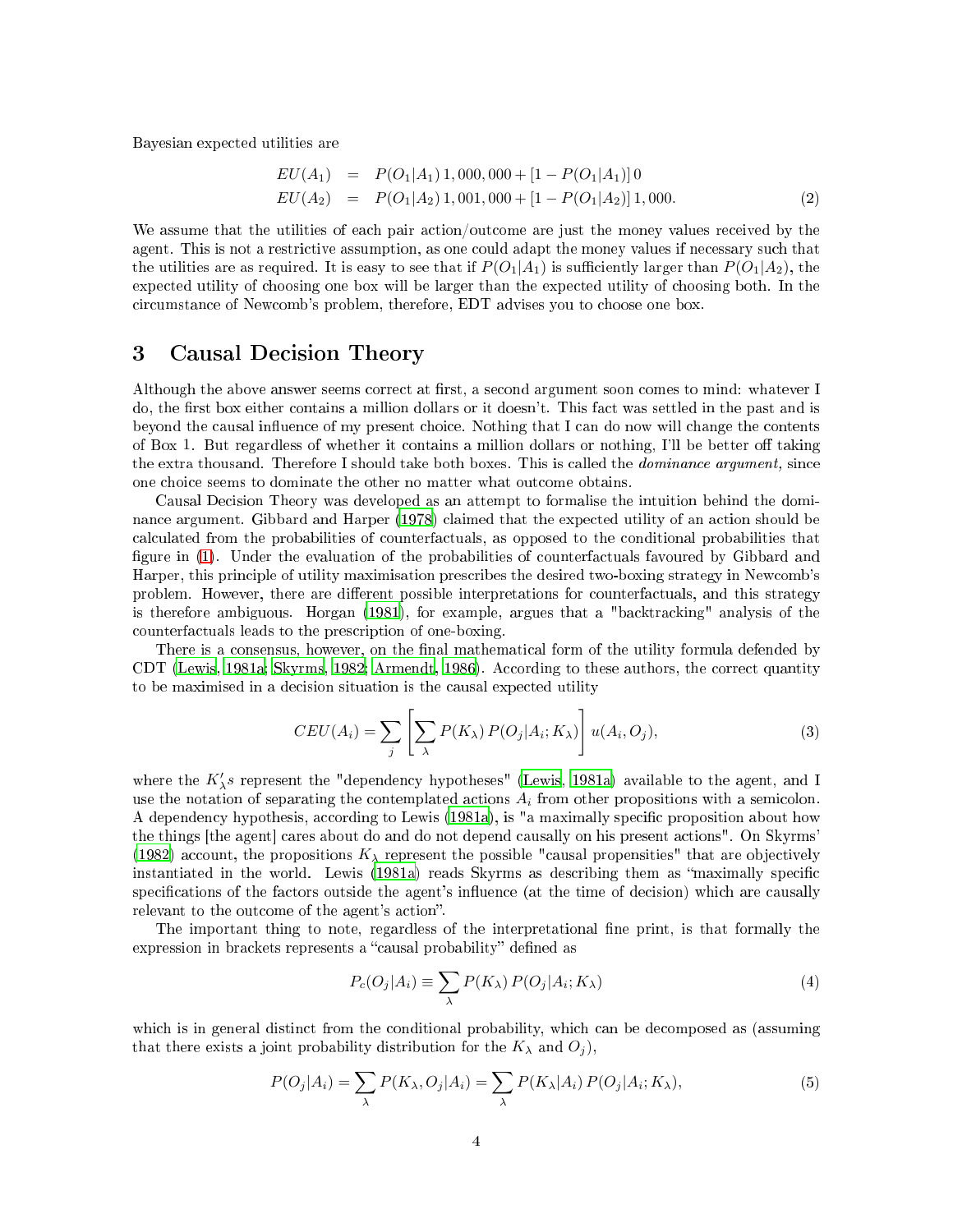|                        | Cancer $(C)$   | No cancer $(\neg C)$ |
|------------------------|----------------|----------------------|
| Smoking $(S)$          | $(0.2, -99)$   |                      |
| Not Smoking $(\neg S)$ | $(0.02, -100)$ | (0.98, 0)            |

<span id="page-4-2"></span>Table 1: The smoking gene scenario. The ordered pairs  $(p, u)$  represent the conditional probabilities  $p =$  $P(O_i|A_i)$  and pay-offs  $u = u(A_i, O_j)$  for each choice  $A_i$  and outcome  $O_j$ .

The distinction, as is clear in this notation, is that in evaluating the causal probabilities, one ignores any statistical correlation between the dependency hypotheses and the actions  $A_i$ . In general, however, such correlations may exist in the expression  $(5)$  for the conditional probability. I will call a *Newcomb-type* problem any decision problem for which the prescriptions of CDT and BDT disagree. A Newcombtype problem can be concocted, by appropriate choice of utilities, in any circumstance where causal probabilities differ from the conditional probabilities.

For those unfamiliar with this formalism, and who lack a clear intuition for two-boxing in the original New
omb problem, this may sound like an unjustiable move. So as not to be unfair to the causal decision theorist, I will present the kind of case where the intuitions favour CDT the most: the "medical Newcomb problems".

In a common version of a medical Newcomb problem", it is found that smoking does not cause fung an
er. Instead, it is dis
overed that the orrelation between smoking and lung an
er is a spurious one, arising from the existence of a common cause, a certain gene  $G$ . The presence of this gene is correlated with smoking, so that it occurs in, say,  $20\%$  of smokers but only in  $2\%$  of nonsmokers. It is also highly correlated with lung cancer: almost all bearers of this gene develop lung cancer if they don't die earlier of other causes, and the likelihood of a non-bearer to develop lung cancer is negligible. Given the presence (or absence) of the gene, however, smoking is rendered uncorrelated with lung an
er.

Now imagine that Fred knows all this and is trying to decide whether or not to smoke (or continue smoking). He likes smoking, but the prospect of cancer outweighs his desire for smoking. Suppose his desires, and the (evidential) onditional probabilities he takes the available eviden
e to imply in his ase, are as represented on Table [1.](#page-4-2)

Given these data, the evidential expected utility of smoking is  $EU(S) = -19$  and that of not smoking is  $EU(\neg S) = -2$ . BDT therefore advises Fred not to smoke. Within causal decision theory, on the other hand, and taking the presence of the gene as the dependency hypothesis in [\(3\)](#page-3-2),  $P(C|S;G)$  $P(C|\neg S;G)$  and  $P(C|S;\neg G) = P(C|\neg S;\neg G)$ , therefore whatever Fred's prior beliefs  $P(G)$  about his genetic endowment are,  $CEU(S) > CEU(\neg S)$ , and CDT advises him to smoke, as is intuitively the orre
t pres
ription for most people.

Although this example seems to strongly support CDT, there are defen
es available whi
h allow BDT to achieve the same prescription. I will return to these in Section [5.](#page-15-0)

#### <span id="page-4-0"></span>3.1 Regions of causal influence

There is an important point to emphasise. Causal decision theory assumes not only that there exists a distribution over a complete specification of the causal propensities in general but also, although perhaps less explicitly, that these dependency hypotheses screen off the correlations between an action and all events which are outside its causal influence. Formally, this means that

<span id="page-4-3"></span>
$$
P(O_j|A_i; K_\lambda) = P(O_j|A_{i'}; K_\lambda) = P(O_j|K_\lambda)
$$
\n<sup>(6)</sup>

for all  $(i, i')$ , whenever  $O_j$  is outside the causal influence of  $A_i$ . Therefore the causal probabilities given by Eq. [\(4\)](#page-3-3) redu
e in those ases to

<span id="page-4-4"></span>
$$
P_c(O_j|A_i) \equiv \sum_{\lambda} P(K_{\lambda}) P(O_j|K_{\lambda}).
$$
\n(7)

<span id="page-4-1"></span><sup>&</sup>lt;sup>3</sup> Here I have adapted an example from Price [\(1986\)](#page-18-14).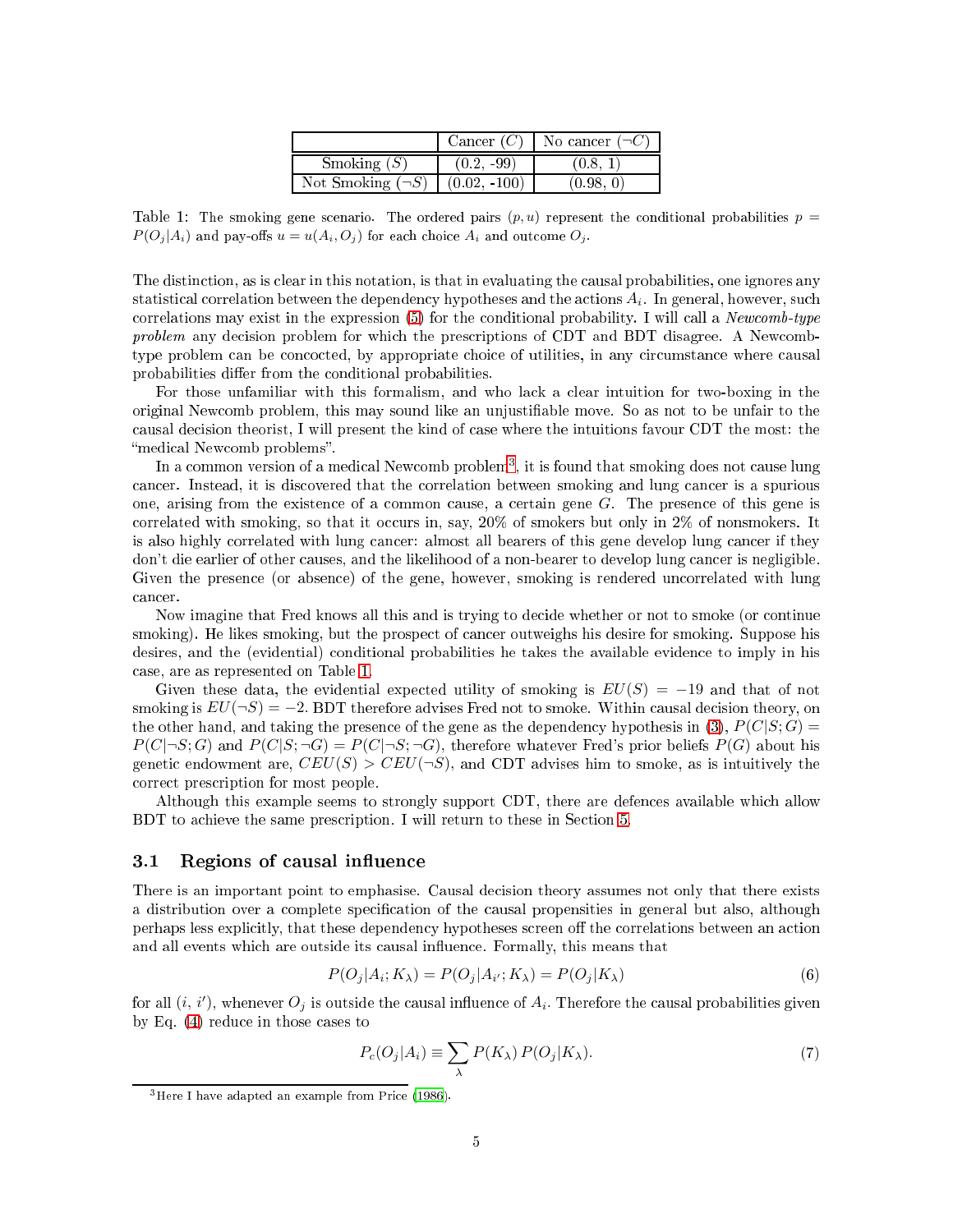The justification for this is the belief that, for example, if I knew about the gene, my chance of cancer would not be statistically correlated with my choice of smoking; if I knew what the prediction was, the money in the box would not be correlated with my choice of picking one or both. If this assumption isn't made, nothing prevents a dire
t dependen
e between those out
omes and my hoi
es. In other words, if it is to serve the purpose it is meant to-i.e., to prescribe "two-boxing" in Newcomb-type problems—CDT necessarily needs an account of what are the sets of events "inside" and "outside" the causal influences of an action. In Newcomb problems, these are typically events that happened in the past of the action. In general, however, taking into account relativity, this region could be expanded to include all events outside the future light cone of the action—both the past light cone and space-like separated regions. In any case, the causalists need an account of what these sets are supposed to be which can be used consistently throughout all decision problems.

Of course, in particular problems the reasoning behind the assignment of event  $O$  as outside the causal influence of action A may not be due to a fundamental physical constraint such as the speed of light, but due to other onstraints that arise out of an understanding of the physi
al situation of the problem. For example, relativity does not prohibit that a hoi
e we make ould hange our genes, but this possibility is disregarded due to our understanding of geneti
s. Therefore the term "regions of causal influence" may not necessarily refer to actual space-time regions, but to more general sets of events. In any case, it seems that the regions of causal influence should be taken from our best scientific theories about the physical situation underlying a decision scenario.

This formalism seems to miss an important issue, however. What if some of the outcomes in a decision situation are outside the agent's influence, but some are not? Let us suppose we have a set of outcomes  $a_j$  which the agent takes to be within the causal influence of the choices  $A_i$ , and another set of outcomes  $b_l$  which are taken to be outside the agent's possible causal influence. Now suppose the pay-offs of a decision situation depend on both of these events. CDT then needs a joint causal probability  $P_c(a_j, b_l | A_i)$ . The fact that we are now considering two variables isn't important—this should still be given by the obvious generalisation of [\(4\)](#page-3-3),

<span id="page-5-0"></span>
$$
P_c(a_j, b_l | A_i) \equiv \sum_{\lambda} P(K_{\lambda}) P(a_j, b_l | A_i; K_{\lambda}).
$$
\n(8)

We can always decompose the conditional probability inside the summation as  $P(a_j, b_l | A_i; K_\lambda) =$  $P(a_j | A_i; K_\lambda) P(b_l | A_i; a_j, K_\lambda)$ . And, since each  $K_\lambda$  represents "a maximally specific proposition about how the things [the agent] cares about do and do not depend causally on [the agent's] present actions", this can be simplified to  $P(a_j, b_l | A_i; K_\lambda) = P(a_j | A_i; K_\lambda) P(b_l | K_\lambda)$ . The reason, as before, is that by assumption the  $b_i$ 's are not causally dependent on the  $A_i$ 's, only statistically correlated via some common cause, maximally specified by  $K_{\lambda}$ . And since the  $a'_{j}s$  are causally dependent on the  $A'_{i}s$ , the  $b'_l$ ls cannot depend directly on the  $a_j's$  either. Otherwise by influencing  $a_j$  the agent could influence  $b_l$ , contrary to the assumption. Substituting this expression on  $(8)$ , the causal probabilities in this s
enario be
ome

<span id="page-5-1"></span>
$$
P_c(a_j, b_l | A_i) = \sum_{\lambda} P(K_{\lambda}) P(a_j | A_i; K_{\lambda}) P(b_l | K_{\lambda}).
$$
\n(9)

Given the utilities  $u(A_i, a_j, b_l)$ , the causal expected utility which generalises Eq. [\(3\)](#page-3-2) is

$$
EU(A_i) = \sum_{j,l} \left[ \sum_{\lambda} P(K_{\lambda}) P(a_j | A_i; K_{\lambda}) P(b_l | K_{\lambda}) \right] u(A_i, a_j, b_l).
$$
 (10)

We could also consider a situation involving not only one but two agents. We could interpret  $b_l$  as being the outcomes observed by a second agent, who has at their disposal a number of possible choices  $B_k$ . Of course, the  $b_l$  are within the causal influence of  $B_k$ , and therefore the more general causal probabilities are given by  $P_c(a_j, b_l | A_i, B_k) = \sum_{\lambda} P(K_{\lambda}) P(a_j | A_i, B_k; K_{\lambda}) P(b_l | B_k; K_{\lambda})$  if the actions  $B_k$  can directly causally influence the outcomes  $a_i$  (by being in their past, say), or

<span id="page-5-2"></span>
$$
P_c(a_j, b_l | A_i, B_k) = \sum_{\lambda} P(K_{\lambda}) P(a_j | A_i; K_{\lambda}) P(b_l | B_k; K_{\lambda})
$$
\n(11)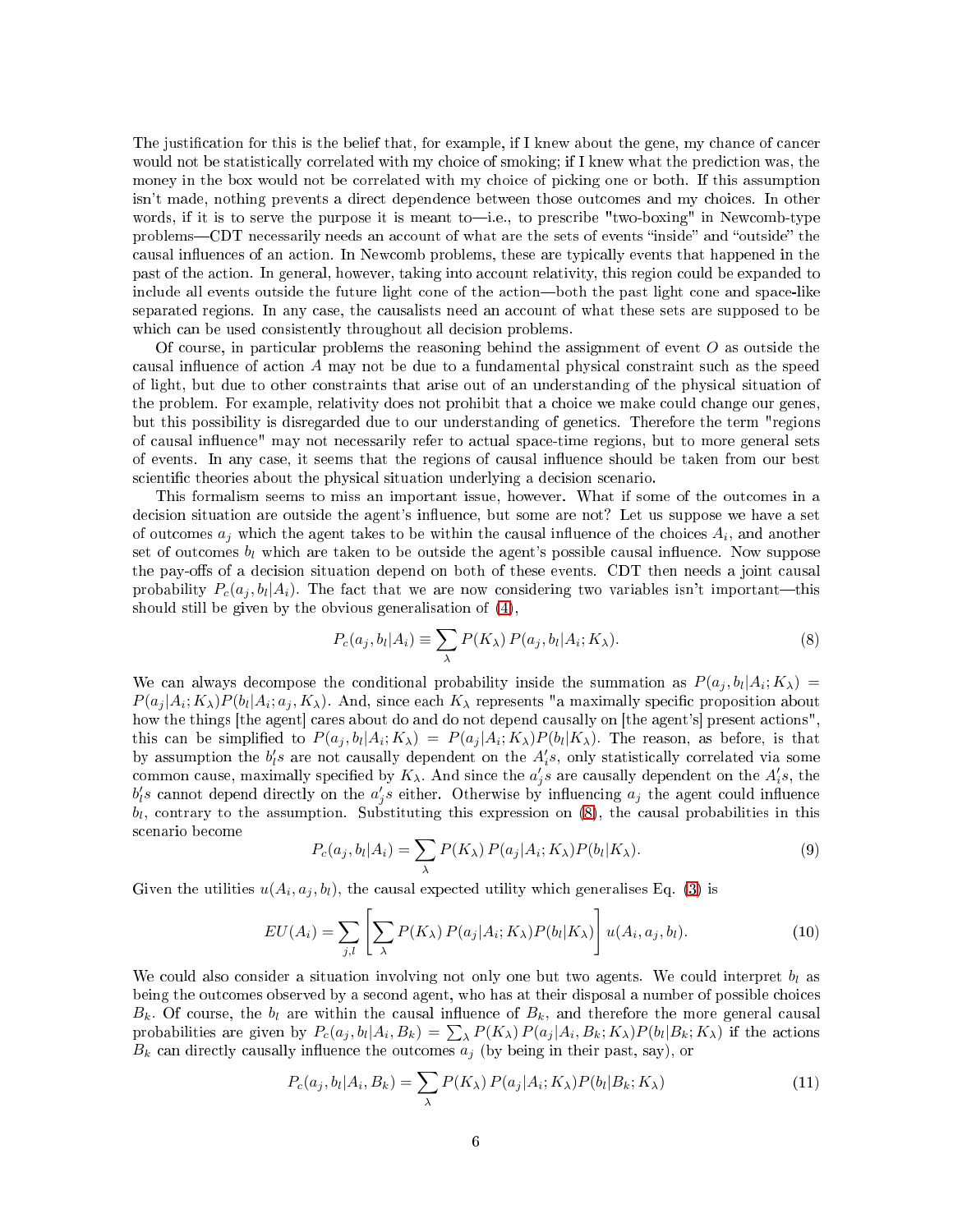<span id="page-6-0"></span>if they annot.

### 3.2 Evidential and effective probabilities

I should stress the fact that for the causal decision theorist there are two kinds of probabilities: those that represent their eviden
e, their degrees of belief, about the possible out
omes onditional on the performan
e of ea
h a
tion available to them, and the probabilities that they should use to ground their decisions. I will call the former kind of probability the "evidential" or "subjective" probabilities, and the latter kind the agent's "effective" probabilities. For evidential decision theorists, these two probabilities coincide: they ground their actions on their subjective conditional probabilities. For causal decision theorists they come apart in scenarios such as Newcomb's. They can also come apart, I will argue in the next se
tion, in a
tually feasible s
enarios involving quantum experiments.

It is important however to remind the reader that the causal decision theorist does not deny the existence or meaning of the subjective probabilities. They indeed believe in the same subjective onditional probabilities. They believe that the one-boxers in New
omb's original problem are more likely to come out richer than the two-boxers, but they believe they come out richer for the wrong reasons. As Lewis [\(1981b\)](#page-18-15) puts it:

They have their millions and we have our thousands, and they think this goes to show the error of our ways. They think we are not rich because we have irrationally chosen not to have our millions. We reply that we never were given any choice about whether to have a million... The reason why we are not ri
h is that the ri
hes were reserved for the irrational.

This implies that while the ausalist believes in the same onditional probabilities as the evidentialist, with apparently the same interpretation, the causalist also believes that those should not ground their decisions. Instead, they take their effective probabilities to be the causal probabilities [\(4\)](#page-3-3) (which implicitly mean in general, as I argued, [\(9\)](#page-5-1).

It is important to note that the effective probabilities of a causal decision theorist need not be updated by eviden
e in the same manner as the evidential probabilities. For example, in the original Newcomb scenario, repeatedly playing the game and observing strong correlations between one-boxing and a million dollars, and two-boxing and a thousand dollars, could influence the agent's evidential probabilities, whi
h should be properly updated through Bayes' rule. But it ould not hange the agent's causal probabilities; by assumption the contents of the box are outside the agent's causal influence, and the correlations are (by assumption) explained in that case by the existence of a common cause for the agent's choices as well as the contents of the box. This refusal to change his decisions even in the fa
e of the winnings of the one-boxer is what is illustrated by the Lewis quotation above.

To be sure, it is important that the agent's causal story can *explain* the evidential correlations. For example, in the smoking gene scenario, the assumption that the gene causes both smoking and lung cancer explains the correlation between the two. In Newcomb's problem the Predictor's ability explains the correlations between the agent's choices and the contents of the box. If some evidence arises that is in
ompatible with the ausal story held by the agent, then of ourse the agent would be compelled to revise their causal hypotheses. In general, however, if the agent's causal hypotheses provide a causal explanation for the observed correlations, then the correlations cannot suggest a change in those hypotheses. Correlations whi
h are already expe
ted or predi
ted by the ausal hypotheses annot present any new information to modify those.

If the causal probabilities were updated in the same manner as the subjective probabilities, then CDT and BDT would tend to agree in the long run, and the conflict between the two would disappear. The idea that causal probabilities should tend to agree with subjective probabilities (under some interpretation of causation) is a position that can and has been defended, for example, by Price [\(1991\)](#page-18-16). The arguments in this paper will be dire
ted towards those who are not swayed by Pri
e's program and maintain that there can be differences between causal and subjective or evidential probabilities (and thus between the pres
riptions of CDT and BDT).

One of the reasons New
omb's problem is so ontroversial, I believe, is that New
omb-type problems have been generally purely hypothetical and quite far-fetched scenarios. The adherence to each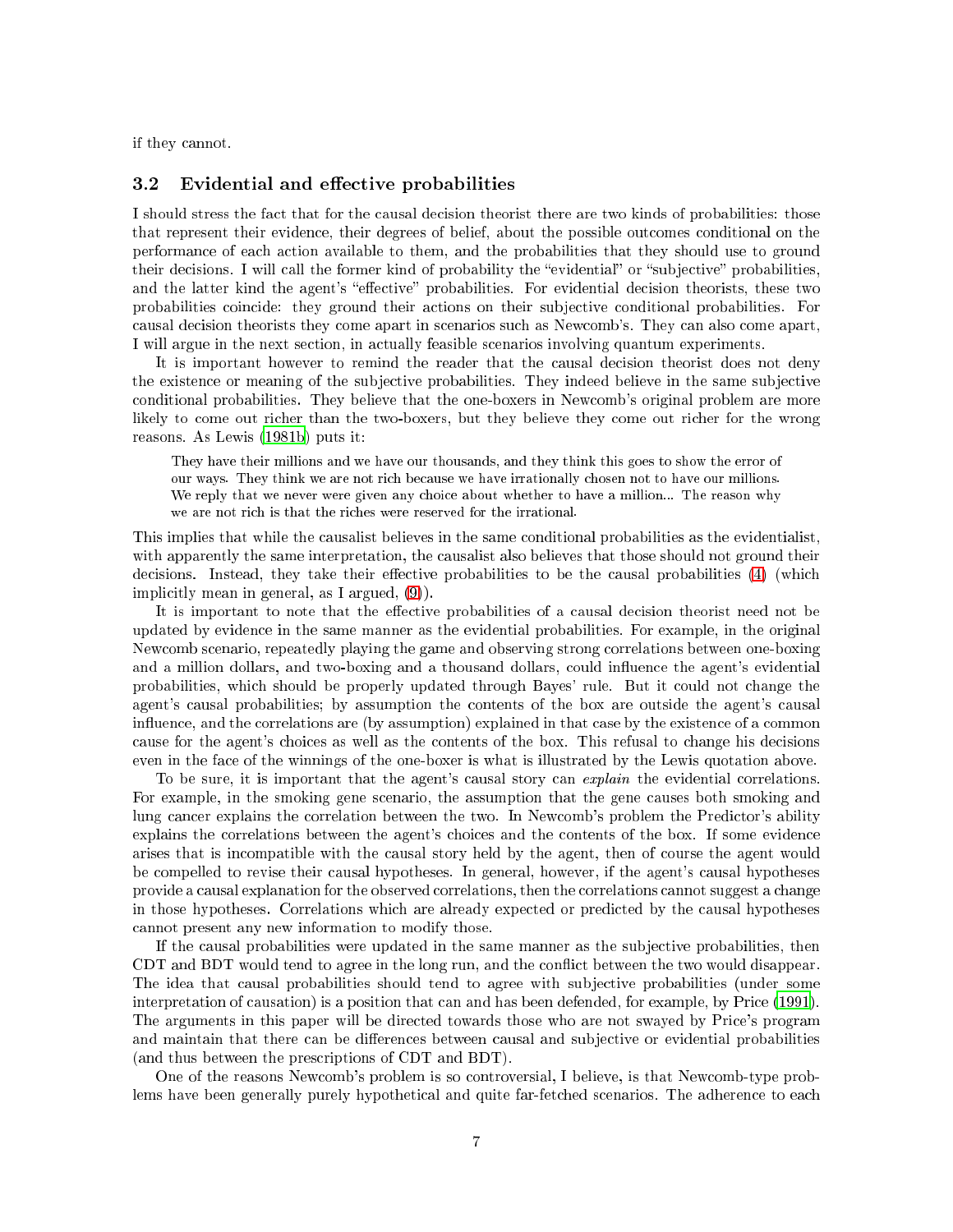contender theory never had to be tested in practical decision situations. In the following I will make a parallel that should serve to provide a feasible example.

## <span id="page-7-0"></span><sup>4</sup> The parallel with Bell's theorem

The main argument of this paper is based on a formal and conceptual analogy between the causal probabilities as applied to a New
omb s
enario and the probabilities pres
ribed by a lo
al hidden variable theory in the context of quantum mechanics. In this section I will present this analogy.

Let me first introduce the relevant notation. Alice and Bob are agents who have at their disposal a number of possible measurements  $(A_i$  for Alice,  $B_k$  for Bob) each of which with a number of possible outcomes  $a_j^i$ ,  $b_l^k$ , respectively (we could introduce other agents if necessary, of course, but two will be sufficient for our purposes). We will henceforth constrain ourselves for simplicity to the cases in which all measurements have the same number of outcomes, and identify  $a_j^i = a_j^{i'} = a_j$  for all i, i', and similarly for the  $b_l^k$ . Alice assigns a subjective conditional probability  $P(a_j | A_i)$  to each possible out
ome of ea
h possible experiment.

A general hidden variable theory for the phenomena observed by Ali
e and Bob onsists of a probability distribution over the elements  $\lambda$  of a set of hidden variables  $\Lambda$ , together with a distribution for the possible experimental outcomes (given  $\lambda$ ) which reproduces the observed statistics, i.e.

<span id="page-7-1"></span>
$$
P_{HV}(a_j, b_l | A_i, B_k) \equiv \sum_{\lambda} P(\lambda) P(a_j, b_l | A_i, B_k; \lambda).
$$
\n(12)

These variables are supposed to represent a sufficiently complete specification of physical variables that are ausally relevant to the out
omes of the experiments under study. The requirement that they be causally relevant is translated within classical relativistic mechanics to the requirement that they must be specified in the past light cones of those experiments. The important point is that they must be necessarily specified in some region of space-time which can "causally influence" the experiments, according to some theory of causation. There is at the outset an important assumption used in the equation above:

# Statistical independence. The hidden variables are statistically independent of the choice of experiments made by Alice and Bob, i.e.,  $P(\lambda|A_i, B_k) = P(\lambda)$ .

Some authors call this the "free will" assumption, or perhaps "no-retrocausality" assumption. I prefer not to use the term "free will" so as not to presuppose an interpretation of the concept of free will which precludes an account in which it is compatible with determinism. And I don't favour the term "noretro
ausality" be
ause although a dependen
e of the hidden variables on those experimental settings would be essentially indistinguishable from backwards causation from the agent's perspective, it is logically possible for statistical independence to fail even when there is no actual backwards causation.

This assumption seems to be justified by the fact that these choices are completely arbitrary. They could be made as a function of the intensity of a measurement of the cosmic background radiation, or at the whim of the "free-willed" experimentalists. The variety and arbitrariness of possible sources seem to imply that they cannot be correlated with the variables which are causally relevant to this parti
ular laboratory experiment.

The extra assumption that will lead to a *local* hidden variable theory is that there exists some such sufficient specification of variables that renders the probability of an event  $E_1$  uncorrelated with that of an event  $E_2$ , when the event  $E_2$  is outside the region of causal influence of  $E_1$ . In a typical Bell s
enario, this is usually translated as the requirement that Ali
e's and Bob's experiments are in spa
e-like separated regions so that the following holds:

**Local causality.**  $P(a_j|A_i, B_k; b_l, \lambda) = P(a_j|A_i; \lambda)$ , and similarly for Bob.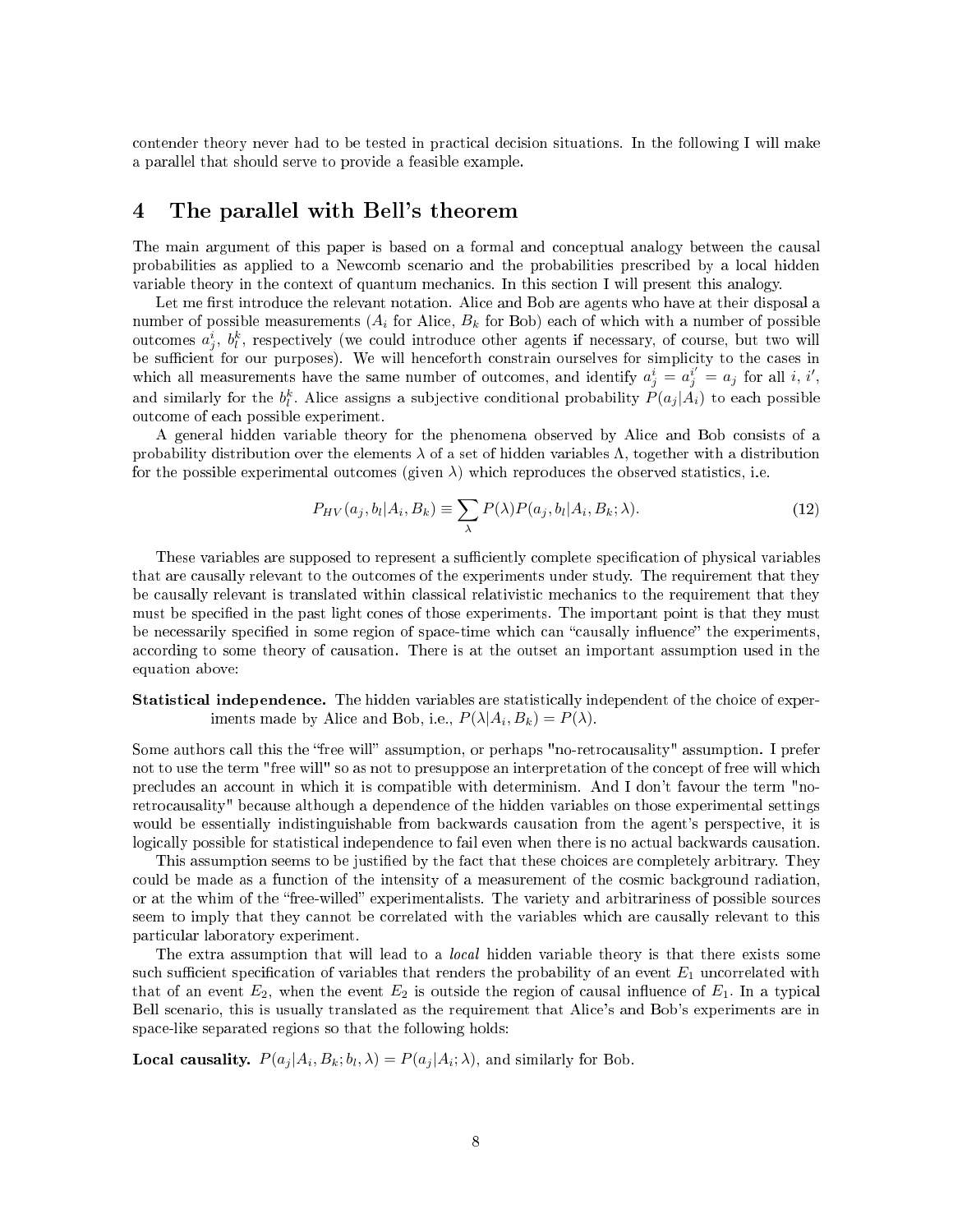|                             |           | $b_1$ = "Bob predicts $a_1$ "   $b_2$ = "Bob predicted $a_2$ " |
|-----------------------------|-----------|----------------------------------------------------------------|
| $a_1$ = "Alice takes Box 1" | 1.000.000 |                                                                |
| $a_2$ = "Alice takes both"  | 1.001.000 | $1.000\,$                                                      |

<span id="page-8-1"></span>Table 2: Pay-off matrix in a Newcomb-type problem

With this assumption we obtain what is called a local hidden variable (LHV) model for this experimental s
enario:

<span id="page-8-0"></span>
$$
P_{LHV}(a_j, b_l|A_i, B_k) \equiv \sum_{\lambda} P(\lambda) P(a_j|A_i; \lambda) P(b_l|B_k; \lambda).
$$
\n(13)

The analogy should start to be clear. Eqs. [\(11\)](#page-5-2) and [\(13\)](#page-8-0) are formally identical. I will now analyse in some more detail the Newcomb scenario discussed above to make sure that the conceptual analogies are also lear. The s
enario involves not only the hoi
es and dire
t observations of the agent (let us say Alice is this agent) but also the actions and the outcomes of the actions of the Predictor, which happen in a region outside the causal influence of Alice. In the Newcomb scenario, that is translated as the fact that the Predictor's actions are in the past of Alice's choice. Even if there is no actual Predictor (as in the smoking gene s
enario) we an always model the situation by imagining those events outside Alice's causal influence as being the actions performed and outcomes observed by an agent, with trivial actions/outcomes where necessary. This will allow a more explicit and direct comparison between the two models, without modifying in any way the prescriptions of causal decision theory.

The assumption of "statistical independence" in a general hidden variable model, which leads to Eq. [\(12\)](#page-7-1), is formally and conceptually equivalent to the assumption that the effective causal probabilities are given by an average over the unconditional probabilities of the causal propensities  $K_{\lambda}$ , Eq. [\(4\)](#page-3-3) (and [\(8\)](#page-5-0)). The assumption of "lo
al ausality" whi
h leads to a LHV model is formally and on
eptually equivalent to the assumption that outcomes outside Alice's regions of causal influence are screened by the causal propensities  $K_{\lambda}$ , Eq. [\(6\)](#page-4-3).

Thus in the Newcomb problem we can model the situation by imagining that Bob is the Predictor. He chooses a trivial available action  $(B_1)$  to put a million dollars inside the closed box if and only if he predi
ts Ali
e will pi
k only the losed box. He will base his predi
tion on his knowledge of some variables  $\lambda$ , necessarily specified in his own past light cone. These variables, he believes, will be orrelated with Ali
e's future hoi
e. He will plug these variables into an algorithm, say, and observe outcomes corresponding to the prediction that Alice will  $(b_1)$  pick the closed box only or  $(b_2)$  pick both boxes. He tells this whole story to Alice, as usual, and asks her to make her decision. She can either choose to  $(A_1)$  pick the closed box or  $(A_2)$  pick both boxes. The outcomes associated to her hoi
e, however, annot be whether or not the box ontains a million dollars, sin
e that is not under her direct causal influence. Those outcomes are (were) under Bob's causal influence, not hers. This is the reasoning that leads to Eq. [\(7\)](#page-4-4) and whi
h allows CDT to pres
ribe two-boxing. So I will use the trivial outcomes:  $(a_1)$  she opens only one box or  $(a_2)$  she opens both boxes. Let us stipulate that the pay-offs depend on the explicit actions (the  $a_j$ 's), not on the choices, so that the utilities attributed to ea
h possible pair of out
omes are as given by Table [2.](#page-8-1)

What are the causal probabilities that Alice should use in her decision? The scenario described above is precisely the type that led to Eq. [\(11\)](#page-5-2), identifying  $K_{\lambda} \leftrightarrow \lambda$ :

$$
P_c(a_j, b_l | A_i, B_k) = \sum_{\lambda} P(\lambda) P(a_j | A_i, \lambda) P(b_l | B_k, \lambda).
$$
\n(14)

Since there is only a trivial choice for Bob, and using the usual assumption that Alice is always able to carry out her chosen strategy,  $P(a_j|A_i,\lambda) = \delta_{ij}$ , where the Kronecker delta is defined as  $\delta_{ij} = 1$  if  $i = j$  and 0 if  $i \neq j$ . This simplifies the equation above to  $P_c(b_l|A_i) = \sum_{\lambda} P(\lambda) P(b_l|\lambda)$ , identical to Eq. [\(7\)](#page-4-4), and whi
h leads to the pres
ription of two-boxing as already argued.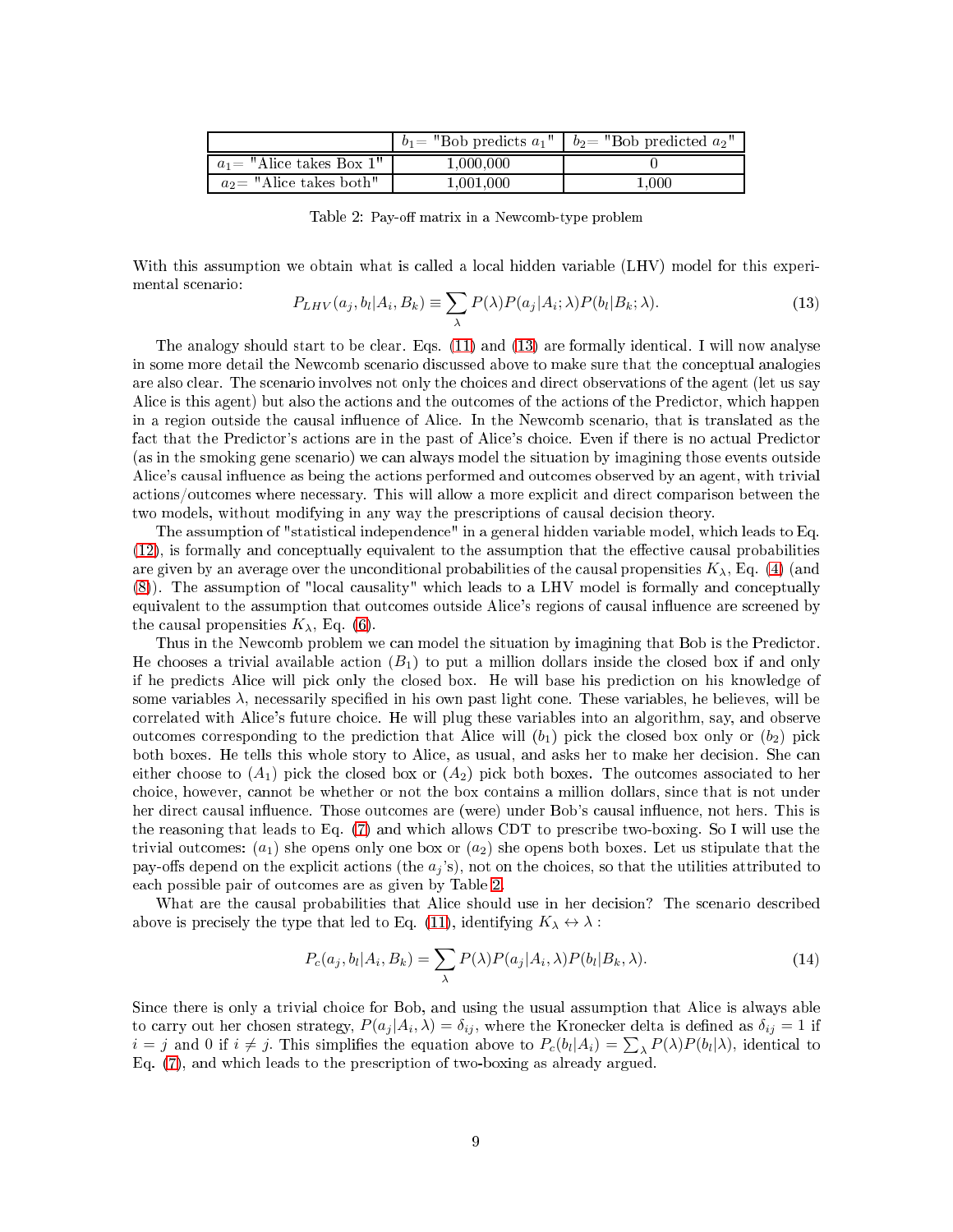### <span id="page-9-0"></span>4.1 Consequen
es of the analogy

This analogy can lead to two lines of criticism of CDT, both based on the fact that the causal probabilities can disagree with the quantum probabilities. The main line of criticism being pursued in this pape[r4](#page-9-2) is to show that proper onsideration of the various alternative ausal hypotheses proposed as explanations for the quantum orrelations will lead the ausalist to bet against the out
omes predi
ted by quantum me
hani
s for ertain feasible experimental situations. This will make use of a game that an be a
tually set up in a standard quantum opti
s laboratory.

I will argue that given the analogy between ausal probabilities and lo
al hidden variable models, the causalist should consistently give some weight to a local hidden variable model as their effective probabilities in the quantum-me
hani
al experiments. Sin
e real experiments routinely violate these assumptions, through violation of Bell-type inequalities [\(Bell,](#page-17-0) [1964,](#page-17-0) [1987](#page-17-4)), the ausalist would stand to lose money. I will first introduce a decision scenario with no mention of quantum mechanics, so as to make the discussion of the causalist's decision simpler to follow. Later I will show how this scenario can be set up with a pair of entangled quantum systems, and the reasoning that leads the causalist to bet against quantum me
hani
s in that game.

#### <span id="page-9-1"></span>4.1.1 The marble boxes game

Alice enters a room which has a collection of N black boxes in a long row. They are all labelled sequentially by integers from 1 to  $N$ . These boxes have two buttons each: a red button and a green button. The boxes are closed and completely sealed from external influences, as far as she can tell. Each box behaves as follows: when Alice first presses one of the buttons, a marble of the same colour as the button she pressed is released from a small circular opening. Each marble has a symbol, which is either  $\pm 1$ ' or  $\pm 1$ '. Once a marble has emerged from a box, further button presses on that box do nothing.

She then hears a familiar voice coming out of a monitor in one corner of the room. The face is also familiar: it is Bob, the famous game-show host, who proposes a game to Ali
e. Bob says he has a set of boxes that work by the same me
hanism in his studio in Brisbane, half a world away from Alice's location in Amsterdam. His boxes are also labelled sequentially from 1 to  $N$ , so that each box at Ali
e's lo
ation has a orresponding one at Bob's. He tells Ali
e that she an hoose to press either a red button or a green button at her will on ea
h of her remaining boxes. He tells her that these boxes can *predict* whether she will press the red or green buttons. But it's not so simple, he admits. The prediction isn't perfect, but it's better than even odds. Moreover, it's encoded in a certain way so that the prediction of each individual choice cannot really be retrieved, but only inferred from the orrelations between the balls oming out of her boxes and those of his own boxes.

Alice's friend Charlie is in Bob's studio to guarantee Alice can trust the game. Bob explains that Charlie will press a red or green button at random in the remaining of his boxes, simultaneously with Ali
e, and similar marbles will emerge from Bob's boxes.

For ea
h pair of marbles from orrespondingly-numbered boxes, he will multiply the numbers printed on them (to give a product of either  $+1$  or  $-1$ ), and keep a record of the pair of colours with a code " $a_r b_r$ " for red-red, " $a_r b_q$ " for red-green, etc. After all the buttons are pressed and all the marbles are released, he will finally take the averages  $\langle a_r b_r \rangle$ , etc, of each of these values over the collection of boxes (where  $\langle a_r b_r \rangle$  denotes the average of the +1 and -1 values of all pairs that came up red-red, and so on) and plug them into the formula

<span id="page-9-3"></span>
$$
\langle F \rangle = \langle a_r b_r \rangle + \langle a_r b_g \rangle + \langle a_g b_r \rangle - \langle a_g b_g \rangle. \tag{15}
$$

If one or more pairs of button colours  $(\langle a_r b_r \rangle, \langle a_r b_g \rangle, \text{etc})$  does not occur, the corresponding value will be zero. Bob says that if she chooses to play, and the value of  $\langle F \rangle$  is larger than 2.8, she wins a million dollars. If  $\langle F \rangle$  is less than or equal to 2.8 she goes home empty-handed. Alternatively, she can choose not to play and take home a thousand dollars, risk-free.

<span id="page-9-2"></span><sup>&</sup>lt;sup>4</sup>The other will be mentioned in a footnote in Section [4.1.4.](#page-12-0)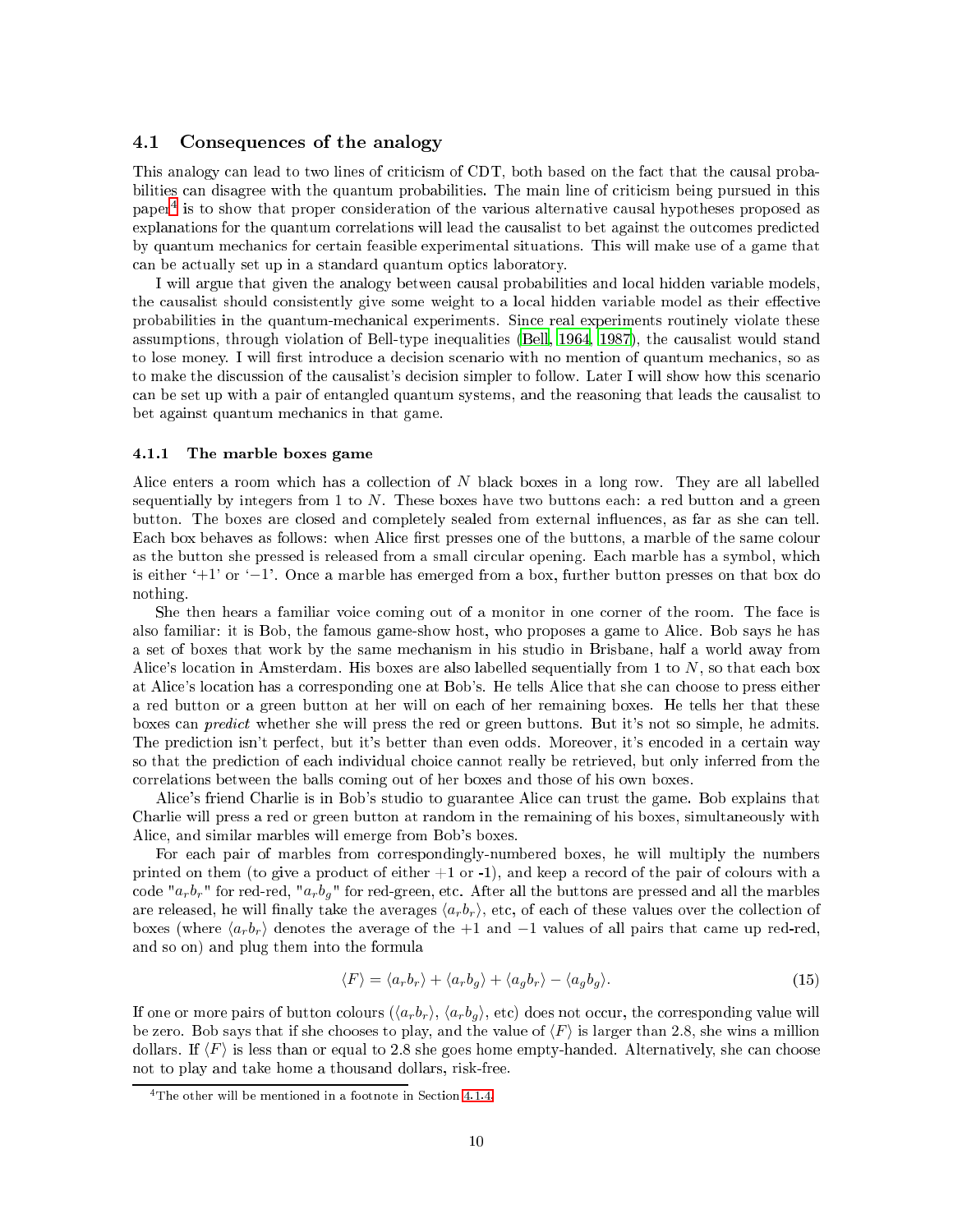#### <span id="page-10-0"></span>4.1.2 Me
hanism underlying the marble boxes game

Bob explains the reasoning behind the claim that the boxes can predict Alice's actions. Inside each box, there's already a pair of balls—one red, one green—with numbers written on them. Let's consider a single pair of boxes, and call the numbers on the two balls in each box  $a_r$ ,  $a_g$ , and  $b_r$ ,  $b_g$ . Recall that each of these numbers can only be +1 or -1, and consider the sum  $b_r + b_q$  and difference  $b_r - b_q$ of the numbers on Bob's marbles. If both marbles have the same value, then their difference is 0 and their sum is either  $+2$  or  $-2$ ; if the marbles have opposite values, their sum is 0 and their difference is +2 or −2. Now consider the formula  $F = a_r(b_r + b_q) + a_q(b_r - b_q)$ . If Bob's marbles have the same value, we have  $F = \pm 2a_r$ ; if they have opposite values we have  $F = \pm 2a_q$ . Thus, in either case, F can only take on the value  $+2$  or  $-2$ .

Multiplying out the above formula  $F = a_r b_r + a_r b_g + a_g b_r - a_g b_g = \pm 2$  we see how the above analysis for a single box puts constraints on the value for  $\langle F \rangle$  we should expect from the set of all boxes. That is, if Alice's and Charlie's choices were really random, or at least not correlated with the mechanism behind the boxes, then the expectation value of F for the group of boxes would also be at most 2. After all, ea
h average in that sum would be taken over the same ensemble of marbles. But it turns out that this average value is, in practice, always very close to the magical number of  $2\sqrt{2} \approx 2.828$ . The explanation for that weird situation, Bob guarantees, is that the boxes are created from a single sour
e, and at that time the internal me
hanism of the boxes somehow "knows" what buttons are going to be pressed, and prints the numbers on ea
h pair of balls so as to ensure that  $\langle F \rangle \approx 2\sqrt{2}$ . In other words, the mechanism prepares a different distribution of numbers on the pair of marbles for each pair of buttons to be pressed. Therefore each of the expectation values in Eq.  $(15)$  can assume independent values, and the reasoning that restricts the value of F doesn't apply. In fact, without the assumption that the distributions for each pair of buttons are the same, the value of  $\langle F \rangle$  could logically be anything between  $-4$  and  $+4$ , since each term in that sum could be anything between  $-1$  and  $+1$ .

Alice isn't convinced. "What if we look inside? Then Charlie and I would be able to find out what the outcomes are supposed to be, and we could obtain information about what the boxes have predicted. Then we could do otherwise. So how's that possible?" Bob replies that if they open the boxes, the marbles are destroyed instantaneously. And when they press a button to release one of the balls, the other ball is similarly destroyed. So they can never really find out what the prediction was; they an only re
ognise by the above reasoning that the boxes somehow knew what they were going to choose. This, Bob explains, is the only really secure way to avoid the information about the prediction reaching Alice, and her doing something to prevent it from happening. Otherwise, as Alice correctly pointed out, it would be impossible for these boxes to do what they do.

"Now even if you don't believe that the numbers on the marbles are already there", Bob continues, "even if you imagine that the number on each ball is printed just after each of you presses a button, there's still no way that the formula  $F$  could be on average more than 2. That's because we'll make sure that each of you presses your chosen buttons simultaneously, and as you are on opposite sides of the globe, you can trust that no communication has been exchanged between the boxes about which button you pressed".

#### <span id="page-10-1"></span>4.1.3 The ausalist's de
ision

Alice tries to think carefully about it. She has watched this show many times, and knows that almost everyone who takes the hallenge walks home with a million dollars. But whatever she does, the numbers on the balls are fixed, and there's nothing she can do about that. Bob's description of the mechanism of the boxes *explains* why the correlations most people observe can be such that  $\langle F \rangle > 2.8$ , but the numbers that will come out of each box cannot *causally* depend on what she does now. Alice has read about causal decision theory, and decides to base her decision on it.

The first thing she needs to do is to calculate the *causal probability* that  $\langle F \rangle > 2.8$ , given each sequence of button presses at her disposal. She really has  $2^N+1$  choices available: to press the buttons in any of the possible  $2^N$  combinations of red-green, or not to press the buttons.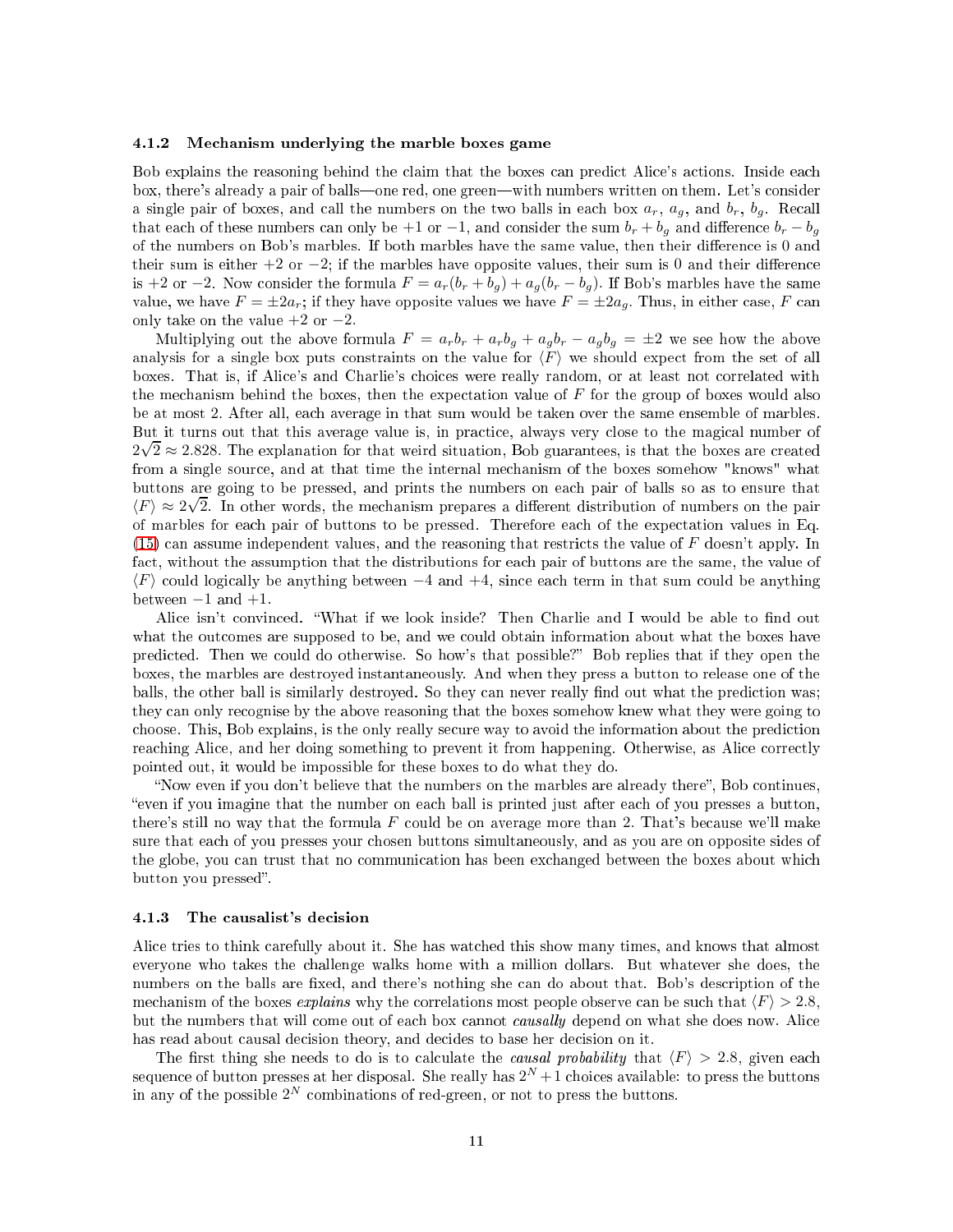Alice trusts that the numbers in the marbles are determined in advance of their choices. Or at least she trusts that the outcome of each individual box cannot depend on the choice of experiment made in the associated box in the other city, since there is no way a signal could communicate that information between the boxes. Let us denote by  $K_{\lambda}$  a causal hypothesis that encodes those values. In other words,  $K_{\lambda}$  determines the values of all numbers on the marbles. She understands that the boxes may be predicting what she is going to choose, but according to causal decision theory she can't take that correlation into account in the calculation of causal probabilities. Therefore the causal probability for her to obtain a parti
ular pair of values for a pair of boxes where she hooses to press, say, the red button (we will denote this choice by  $A_R$ ) and Charlie chooses to press, say, the green button (we will denote this by  $B_G$ ) is

$$
P_c(a_r, b_g | A_R, B_G) = \sum_{\lambda} P(K_{\lambda}) P(a_r | A_R; K_{\lambda}) P(b_g | B_G; K_{\lambda}), \qquad (16)
$$

following Eq. [\(11\)](#page-5-2). Denoting by  $\langle a_r \rangle_\lambda$  the expectation value of  $a_r$  given the variable  $K_\lambda$ , i.e.  $\langle a_r \rangle_\lambda =$  $P(a_r = 1 | A_R; K_\lambda) - P(a_r = -1 | A_R; K_\lambda)$ ,<sup>[5](#page-11-0)</sup> and similarly for the other values, we thus obtain for each of the boxes

<span id="page-11-1"></span>
$$
\langle a_r b_g \rangle_c = \sum_{\lambda} P(K_{\lambda}) \langle a_r \rangle_{\lambda} \langle b_g \rangle_{\lambda}.
$$
 (17)

Now Alice of course attributes the same underlying distribution of  $K_{\lambda}$  to all of the pairs of boxes. After all, as far as she is on
erned, they are all identi
al. Therefore, the ausal expe
tation value  $\langle a_r b_q \rangle_c$  for the subset of boxes where she chose to press the red button and Charlie chose the green button will be just that given by Eq. [\(17\)](#page-11-1). This will be the same, therefore, regardless of what is the subset of boxes for which they choose the combination red-green. The same argument tells us that the causal expectation value of  $\langle a_r b_r \rangle_c$ ,  $\langle a_g b_r \rangle_c$  and  $\langle a_g b_g \rangle_c$  will also be given by an equation of the form [\(17\)](#page-11-1), and will be independent of Ali
e's and Charlie's parti
ular hoi
es. And therefore the ausal expectation value of  $\langle F \rangle_c$  will be

$$
\langle F \rangle_c = \sum_{\lambda} P(K_{\lambda}) \left[ \langle a_r \rangle_{\lambda} \left( \langle b_r \rangle_{\lambda} + \langle b_g \rangle_{\lambda} \right) + \langle a_g \rangle_{\lambda} \left( \langle b_r \rangle_{\lambda} - \langle b_g \rangle_{\lambda} \right) \right].
$$

The argument of section [4.1.2](#page-10-0) tells Alice that each of the terms in square brackets is at most 2, and therefore the value of  $\langle F \rangle_c$  can also be at most 2.<sup>[6](#page-11-2)</sup> Alice therefore decides not to play the game and takes home the risk-free thousand dollars.

The causalists could object that the example is not directly analogous to the original Newcomb problem. I do not laim it is. But CDT should not be valid only for the original New
omb problem. It should be able to be applied consistently to every decision problem, given the agents' beliefs about the causal structure of the world. With the interpretation about the causal structure given in the problem, this analysis leads to the pres
ription exemplied above. In any ase, I will present below a modified Newcomb problem that is closer to the marble boxes game, so as to sharpen the reader's intuition with this s
enario.

There are a million closed boxes, and an open box with \$1000. Alice can pick one and only one of the closed boxes. She can also take home the open one if she so chooses. If the Predictor predicted Alice would choose just one closed box instead of a closed box and the open one, then the Predictor has also made a prediction about which one of the million closed boxes Alice would pick and has put the money into that box. If Alice was predicted to pick the open box as well, the million dollars have been placed in one of the closed boxes at random. Her evidential expected utility given that she picks only a losed box is mu
h larger than that given that she pi
ks also the open box, be
ause she believes the Predictor is sufficiently accurate. Suppose Alice decided to pick only box 3679, say, and found \$1

<span id="page-11-0"></span><sup>&</sup>lt;sup>5</sup>Here I allow for those values to be determined probabilistically by the  $K_{\lambda}$  for generality. Of course, in the deterministic case we simply have that  $P(a_r = 1 | A_R; K_\lambda) \in \{0, 1\}$  and so on.

<span id="page-11-2"></span> $^6$  It would be possible, of course, for the actual value of  $\langle F \rangle$  to be larger than 2. But we assume for simplicity that the number of boxes is large enough that she should not reasonably expect large deviations from the expected value.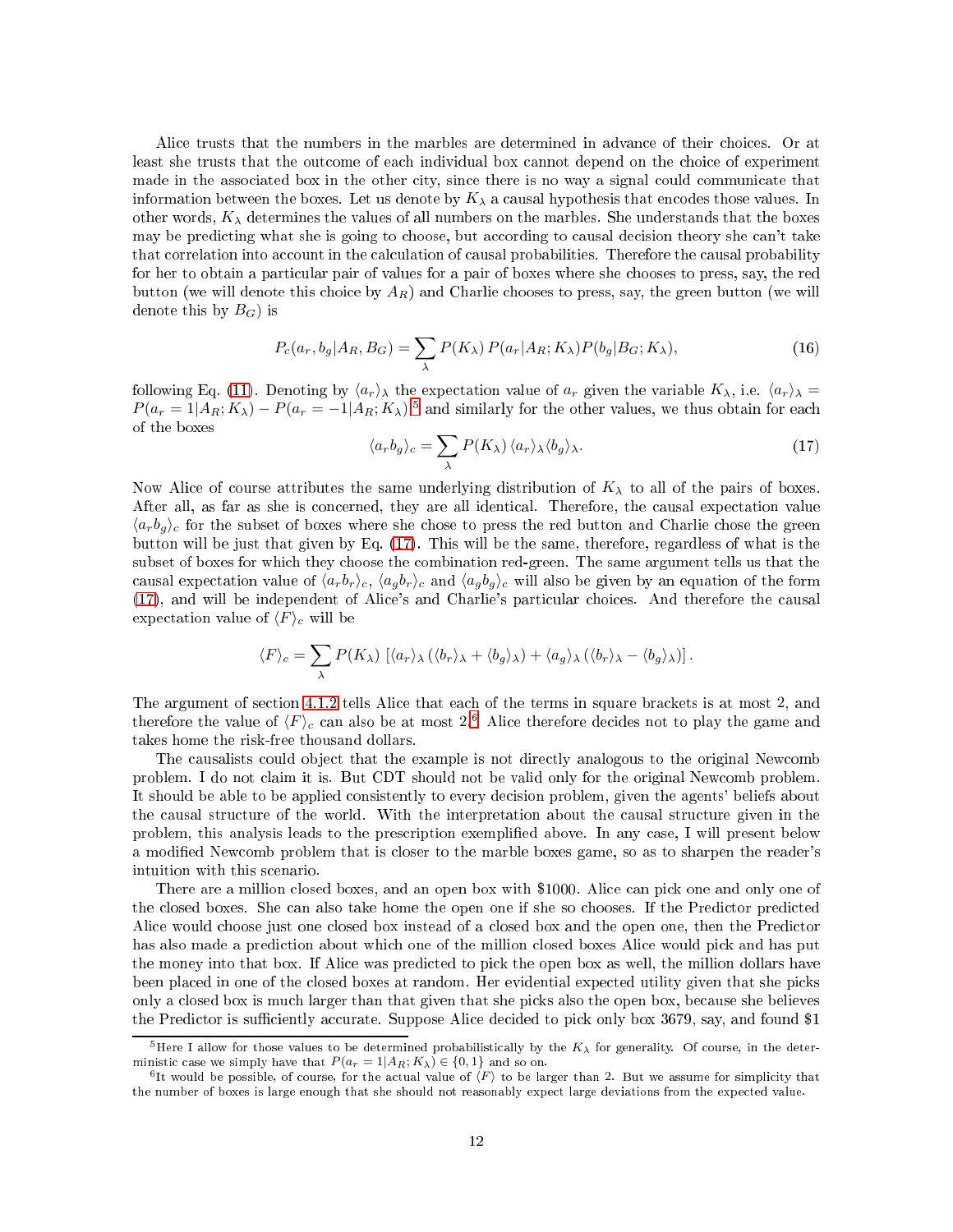million in it. Can she consistently believe (without a belief in retrocausality) that the fact that box 3679 ontained \$1 million was aused by her hoi
e to pi
k it? Of ourse not. Box 3679, she believes, already ontained \$1 million dollars before she pi
ked it. It ontained a million dollars be
ause the Predictor put it there. And she put it there because she predicted Alice would pick that particular box.

Now suppose Alice is a causal decision theorist. She believes her choice cannot cause the contents of the boxes to hange. For all she knows, there is a million dollars inside one of the losed boxes, but she doesn't know which one. Even though her evidential probability that it will be behind the box that she chooses is high—if she chooses just one of the closed boxes—CDT says she can't take that correlation into account in her decision any more than she can take into account the correlation in the standard two-box Newcomb problem. The causal probability that she gets a million dollars given that she picks one of the closed boxes is given by Eq. [\(7\)](#page-4-4), with an unconditional average over the possible states of the boxes—i.e., it is 1 in a million. Therefore the causal expectation value for picking just one of the losed boxes is just \$1, and CDT says she should take the \$1000.

#### <span id="page-12-0"></span>4.1.4 The Bell game

As the reader familiar with Bell's theorem already noti
ed, the marble boxes s
enario an be arranged with a pair of entangled quantum systems. Bob's formula is just the expression on the left side of the Bell-CHSH inequality [\(Clauser](#page-17-6) et al., [1969](#page-17-6)), whi
h has the limit of 2 within lo
al hidden variable models. The red/green buttons play the role of the type of measurement to be performed on each parti
le, and the numbers on the balls represent the two possible out
omes of these measurements, which can be given the values of  $\pm 1$ . However, quantum mechanics allows the value of  $\langle F \rangle$  to be as much as  $2\sqrt{2}$  for pure entangled states of the pair of particles, with appropriate measurement settings.

I will argue that every causalist—even those who know about Bell's theorem—should bet against the predictions of quantum mechanics in the Bell game . . . However, there is a subtlety: there are

The causalist could here reply that their causal stories may be affected by evidence, and choose to emphasise that in the quantum scenario, local causality cannot explain the quantum correlations, and that is the reason it was rejected as a causal hypothesis. However, there are logically possible causal hypotheses compatible with the quantum correlations and in which local causality is maintained in one way or another (either through retro-causality (Price, [1996](#page-18-17); [Pegg,](#page-18-18) [2008;](#page-18-18) Price, [2008](#page-18-19); [Berkovitz](#page-17-7), [2008\)](#page-17-7), or through what Bell called "superdeterminism" [\(Bell,](#page-17-4) [1987](#page-17-4))). Given that local causality is, according to Bell and others, the causal requirement of relativity—our best theory of causal structure—and given the availability of alternatives that maintain it, local causality should not be outright rejected by the causalist. Furthermore, a commonly held position is the idea that the quantum correlations are acausal, thus implying that the causal effects (if any) of an action like choosing among a number of alternative experiments are still restricted to those effects which can be caused locally. This causal hypothesis also leads to difficulties for CDT as I will argue in more detail in this section.

After the preparation of this manuscript it was brought to my attention that a proposal for a Newcomb-type problem using quantum mechanics was published in the PhD thesis of Joseph Berkovitz [\(1995](#page-17-8)). While the underlying motivation

<span id="page-12-1"></span><sup>&</sup>lt;sup>7</sup> Here I will point out the other line of criticism mentioned in the beginning of Section [4.1.](#page-9-0) A causalist who has a strong belief in local causality, perhaps due to lack of knowledge of Bell's theorem, and who is presented with a story similar to that of the marble boxes game, would not be able to modify their bets even in the face of a losing history, as discussed in Section [3.2.](#page-6-0) The evidence acquired with the losing history could change their subjective probabilities about the situation, but those are effectively useless as far as their gambling commitments are concerned. Given their best theories about the causal structure of the world (presumably the causal structure implied by the theory of relativity, with forwards causality) the only explanation for the correlations in the marble boxes game is in fact a common cause for their choices and the numbers in the marbles. Since this hypothesis explains the correlations, more data about the correlations cannot change the agents' prior beliefs about the causal structure. They would maintain their decisions even when faced with strong evidence that the correlations can indeed be such that it would be advantageous to play the game, just as they would have to maintain their decision to pick two boxes in Newcomb's problem regardless of how much evidence they acquire about the correlation between their choices and the contents of the closed box.

This criticism may require a particular type of causalist, perhaps a non-existent type. A causalist that may have fallen in this category may argue with hindsight that they have simply been cheated in this game, and that their decision theory is not at fault. I won't try to disagree with this conclusion. However, this discussion seems to point at another problem for the causalist, i.e. to explain how their causal hypotheses are modified by evidence. It would be a challenge to the ausalist's refusal to revise their ausal stories in the fa
e of the eviden
e in the New
omb s
enario. That is, it would be a challenge to explain in which sense the Newcomb scenario is different from the quantum case that no amount of evidence (apart from "inside information" about the workings of the Predictor's system) can justify a modification of the causal probabilities in the Newcomb case, whereas it can change our causal hypotheses about the quantum case.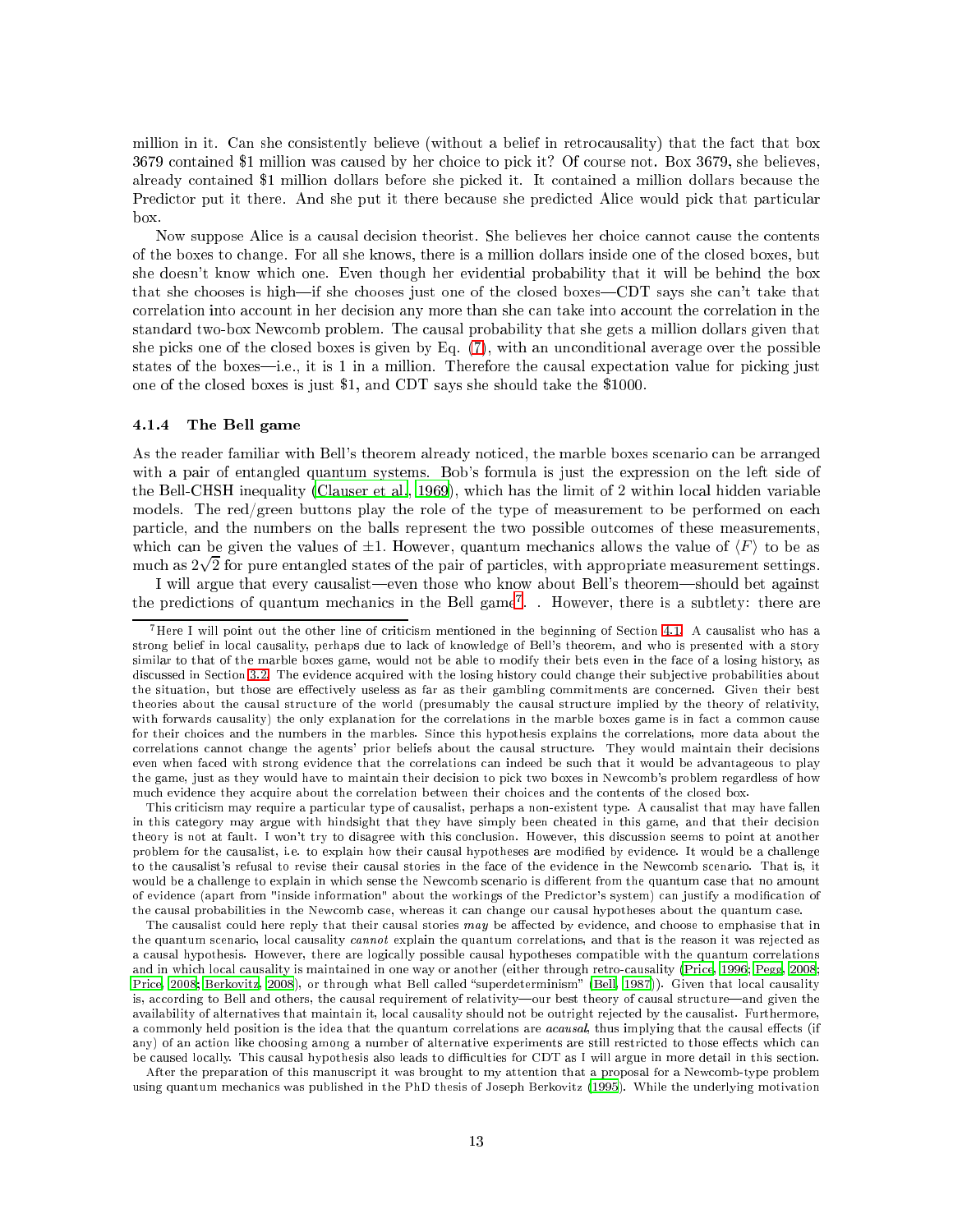several alternative causal hypotheses for the correlations given by quantum mechanics, some of which would lead to the conclusion of section [4.1.3,](#page-10-1) some of which wouldn't. The prescription of CDT will depend on the causal hypothesis entertained by the agent. The problem here is that there is no consensus about what the causal structure underlying quantum mechanics is. Let us analyse some of the possibilities:

- 1. **Acausal correlations**. A common view is that quantum correlations do not involve causation they are *acausal*. This view seems to present a problem for CDT. If the correlations are acausal, then it must be the case that the distant measurement outcome is not caused by the local choice of measurement (it is not aused by anything for that matter). This view would presumably maintain that any causal effects are still restricted to the future light cone of an action (otherwise there would be no reason for the unusual claim that quantum correlations are acausal), and we should obtain for the causal probabilities allowed in this hypothesis the same mathematical form as [\(11\)](#page-5-2).
- 2. Nonlocal causality. The view that there is some form of nonlocal causation involved in quantum correlations (e.g., Bohmian mechanics). In this case, causal probabilities would coincide with the quantum probabilities.
- 3. Superdeterminism. This is the hypothesis that lo
al ausality is still valid, but that the independence assumption fails, i.e., the hidden variables are correlated with the choices of measurements in mu
h the same way as in the marble boxes example. Bell [\(1987](#page-17-4)) referred to this possibility as "superdeterminism". This hypothesis has very low credibility in general—even though it is the only one fully compatible with forwards relativistic causality, as far as I am aware—since it would require conspiratorial correlations. It is a logical possibility however, as acknowledged by Bell himself. In this case the causal probabilities would be given by Eq. [\(11\)](#page-5-2).
- 4. Retrocausality. Depending on whether one also assumes local causality, this hypothesis could be formally indistinguishable from Hypothesis 3, but would postulate retrocausality as an explanation for the orrelations [\(Pri
e](#page-18-17), [1996\)](#page-18-17), and thus a failure of the independen
e assumption. The ausal probabilities would then be the same as the quantum probabilities.

Being logical possibilities, all of which with some advantages (and disadvantages) over the others, a rational agent should ascribe some credence, even if very small, to each of these possible causal hypotheses. Certainly Hypothesis 3, and I believe also Hypothesis 1, both lead to a situation where ausal probabilities are given by Eq. [\(11\)](#page-5-2) and thus diverge from the quantum probabilities in general. In the case of Hypothesis 3, that situation is clear, as it is analogous to the marble boxes example. Either way, some nonzero credence (call it  $\epsilon$ ) should be assigned to some hypotheses where the causal and quantum probabilities differ.

How should CDT deal with these different hypotheses? The obvious approach is to understand the causal variables  $K_{\lambda}$  in Eq. [\(8\)](#page-5-0) as really representing two variables: one that describes which general causal hypothesis one is considering (e.g., 1, 2, 3 or 4 above) and the second describing the actual ausal variables within ea
h hypothesis (e.g., the hidden variables within 3). Grouping together all causal hypotheses according to the prescribed causal probabilities (according to whether or not they allow agreement with the quantum probabilities), and representing the reden
e on ausal probabilities of the form [\(11\)](#page-5-2) by  $\epsilon$ , we arrive at

is similar, the specific setup and the analysis are substantially different from those of the present work. Importantly, the arguments given by Berkovitz are aimed towards an agent without a knowledge of Bell's theorem, as in the line of argument mentioned above.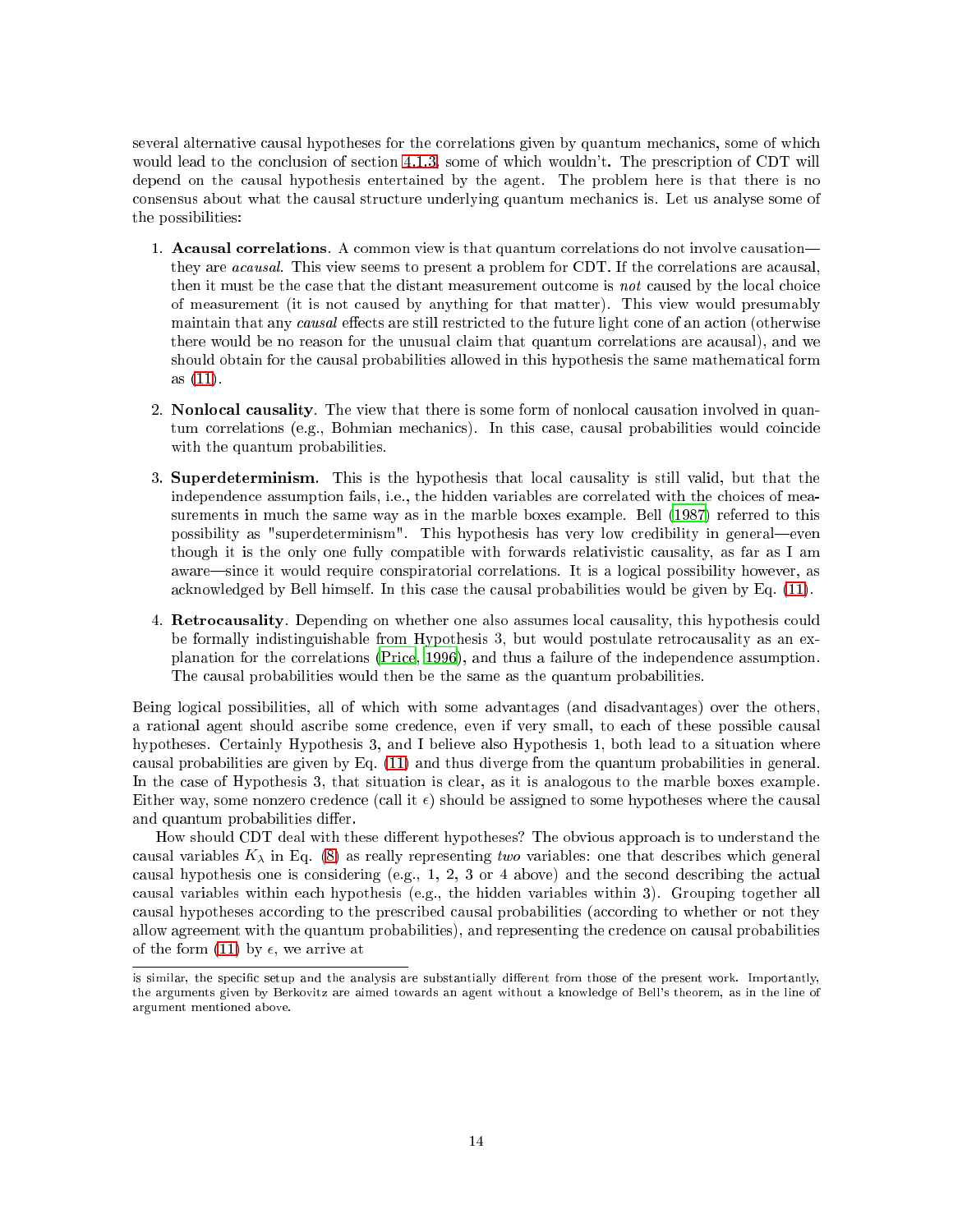$$
P_c(a_j, b_l | A_i, B_k) = \epsilon \sum_{\lambda} P(K_{\lambda}) P(a_j | A_i; K_{\lambda}) P(b_l | B_k; K_{\lambda}) + (1 - \epsilon) \sum_{\xi} P(K_{\xi}) P(a_j, b_l | A_i, B_k; K_{\xi}), \quad (18)
$$

where I have used the subscript  $\lambda$  to indicate the causal variables associated with Hypothesis 3 (or any hypothesis that leads to the same form for causal probabilities, such as perhaps Hypothesis 1 as argued above), and  $\xi$  to indicate causal variables associated with hypotheses that allow the causal probabilities to be equal to the quantum pres
ription.

As shown in section [4.1.3,](#page-10-1) the causal probabilities prescribed by the first term will lead to a bound of 2 on  $\langle F \rangle$ , whereas the other term would be bounded by the maximal quantum-mechanical expectation value of  $2\sqrt{2}$ . The weighted causal expectation value of  $\langle F \rangle$  would therefore be  $\langle F \rangle_c \leq 2\epsilon + 2\sqrt{2}(1-\epsilon)$ . For any nonzero value of  $\epsilon$ , therefore, that expectation value can never reach  $2\sqrt{2}$ , and Bob can always formulate a game analogous to the marble boxes game simply by hanging the boundary between the region where Alice gets the million-dollar payoff and that in which she gets nothing. With enough statistics (and this can always be arranged in principle) the actual expectation value can be confidently above this bound, leading to the same situation as in the example. Therefore this argument against causal decision theory does not depend on a strong belief in any causal hypothesis, but merely on the acceptance that each of those are *logical* possibilities which have *some* merit (and therefore must be given some nonzero, even if arbitrarily small, credence).

It can be argued against this conclusion that one usually assumes that we are allowed to ignore extremely unlikely hypotheses in our decisions. Consider, say, the hypothesis that having a cup of tea would result in the destruction of the universe<sup>8</sup>. Surely, the argument goes, we don't need to consider all logi
ally possible hypotheses?

My response to this criticism is that we don't consider all possible hypotheses because we make a pre-judgement that no further hypotheses would hange our de
isions, and that further onsiderations would only introduce unnecessary complications in the calculations. Most tea drinkers attribute an exceedingly small probability for the destruction of the universe conditional on their drinking tea. But if a tea drinker were to give any appre
iable probability to this hypothesis, it would ertainly be irrational for them to have that up of tea.

Further, in a situation like the referee's example, not only would these kinds of unlikely hypotheses have negligible effects on the decisions, but there would usually be equally arbitrary competing hypotheses pulling the decision the other way: the hypothesis that NOT having a given cup of tea will lead to the destruction of the universe is just as (un)likely as the one that having that cup of tea will do so, and precisely cancels the effect of the first.

There is also an important difference between the tea example and the hypothesis of superdeterminism. Not only there are more reasons to believe the latter—and therefore it should have a larger, even if still small, credence—but the argument holds for any nonzero value attributed to this credence. Besides, the causal hypotheses underlying quantum mechanics do not affect the observable evidential probabilities, whereas the tea hypothesis hanges the expe
ted probabilities and utilities of the possible out
omes.

In any case, it is not necessary to hang onto the idea that one should assign nonzero probabilities to every logically possible causal hypothesis. All that is needed is that one assigns some nonzero credence to Hypothesis 3, or to Hypothesis 1 with the analysis above. Sin
e our best theory of ausal stru
ture is Einstein's theory of relativity, which according to Bell's analysis implies local causality, and given that there are options available to explain the quantum predictions while upholding local causality (and either violating statisti
al independen
e or believing in a
ausal orrelations), it seems that we have reasons not to completely reject those hypotheses.

<span id="page-14-0"></span><sup>8</sup>This example was brought to my attention by an anonymous referee.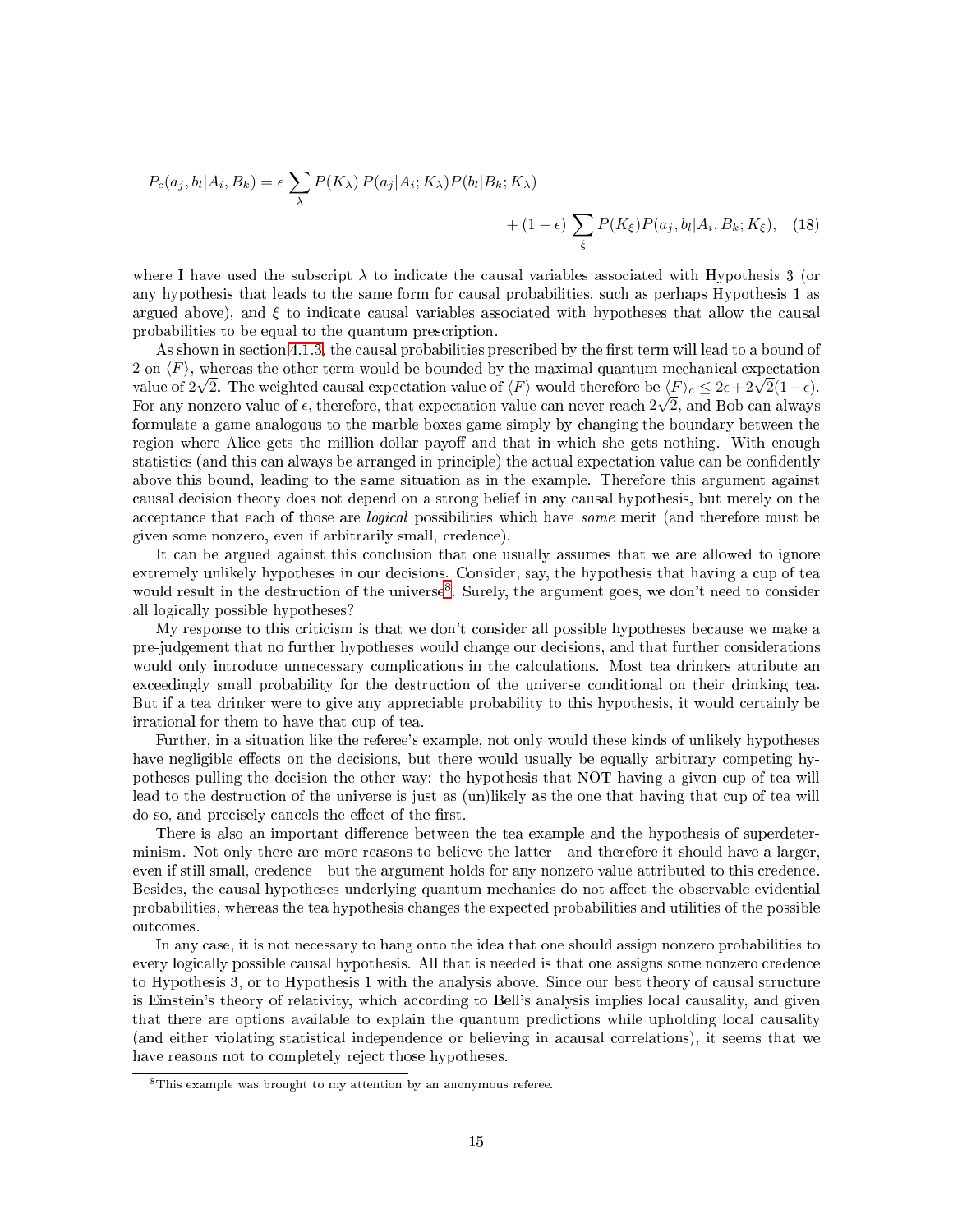An option for the causalist is to bite the bullet and maintain, with Lewis, that the riches in the Bell game are reserved for the irrational just as mu
h as in the New
omb game. This would then, interestingly, provide a practical means to distinguish between different causal hypotheses underlying quantum mechanics. Depending on their credences on the various alternatives, different agents who act according to CDT would have different thresholds for which they would accept to play the Bell game. Their gambling commitments at different formulations of the game would therefore be evidence of their reden
es on underlying ausal hypotheses, all of whi
h being otherwise empiri
ally indistinguishable. In other words, varying degrees of belief in metaphysical hypotheses would surprisingly lead to different pres
riptions for the expli
it behaviour of rational agents.

# <span id="page-15-0"></span><sup>5</sup> Communi
ated vs. nonommuni
ated predi
tions

The scenario proposed in this paper brings up an interesting discussion which I find worth mentioning here. The existence of a further knowledgeable agent has been sometimes considered as intuition pumps for the New
omb problem. S
hlesinger [\(1974](#page-18-20)), for example, onsidered the existen
e of a perfectly knowledgeable well-wisher agent who can see the contents of the closed box and give advice to the agent in the original New
omb problem. Clearly this well-wisher would always advise the agent to choose both boxes. Isn't it in the best interest of the agent to follow the advice of a well-wisher who has more knowledge than herself about the situation?

Note, however, that whatever the ontents of the box, the advi
e of the well-wisher would always be the same. Therefore the well-wisher does not convey any new information to the agent, despite the appearances. This is the crucial point: for a Newcomb problem to exist in the first place, the information about the relevant causal factors cannot be available to the choosing agent, regardless of whether it is available to other agents. If this information was available, nothing could prevent the agent from choosing so as to falsify the prediction; the prediction therefore could not be accurate independently of the agent's choice, in contradiction with the premise of the problem. No metaphysical "free-will" is necessary for this conclusion. All that is necessary is for an agent to be a physical system able to carry out the deterministic algorithm: "if I find that I was predicted to do  $A_1$ , I do  $A_2$ , and vice-versa".

In fact, we could imagine, quite reasonably, that artificial-intelligence (AI) programs could be constructed to take decisions in situations where they could be caught up in a Newcomb problem. After all, there is no mystery involved in predicting the actions of a program; all you need is to run another copy of it with the same inputs". Perhaps these programs could "know" that they are in a Newcomb problem: some of the inputs could be a prediction of the program's own output, which the programs could empirically observe to be accurate at better than even odds as required. Suppose a company is trying to decide whether to build their AI agents with causal or Bayesian decision theory. Clearly the preferred algorithm in this ase would be BDT.

There may be a way to block this conclusion: perhaps the AI could have access to all the relevant parts of its own algorithm. It would therefore be able to know in advan
e what it would have been predi
ted to hoose. This would not mean, however, that the AI would be able to perform better in Newcomb problems. On the contrary, it would mean that it would not be able to find itself in Newcomb problems in the first place. This is the essence of the "tickle defence" of BDT. It was first proposed by Horgan [\(1981\)](#page-18-13) in referen
e to the "smoking gene" problem reprodu
ed in Se
tion [3.](#page-3-0) His argument was that in this case the flaw is in "the assumption that the agent needs to  $act$  before he has the relevant information to determine the likelihood of getting lung cancer. He does not, because his own desirabilities (and past behaviour) give him the bad news already." With that information, Horgan argues, the agent can screen off the conditional probabilities such that the probabilities of having or not the gene (and therefore of developing lung cancer) are independent of his choice. There are some more sophisti
ated variations on this type of argument [\(Eells,](#page-17-9) [1985;](#page-17-9) [Pri
e,](#page-18-14) [1986,](#page-18-14) [1991\)](#page-18-16), but the general idea is that a careful account of a rational agent's capabilities would block the need for

<span id="page-15-1"></span><sup>-</sup> An argument for one-boxing involving computer simulations can be found in [\(Aaronson](#page-17-10), [2005](#page-17-10)).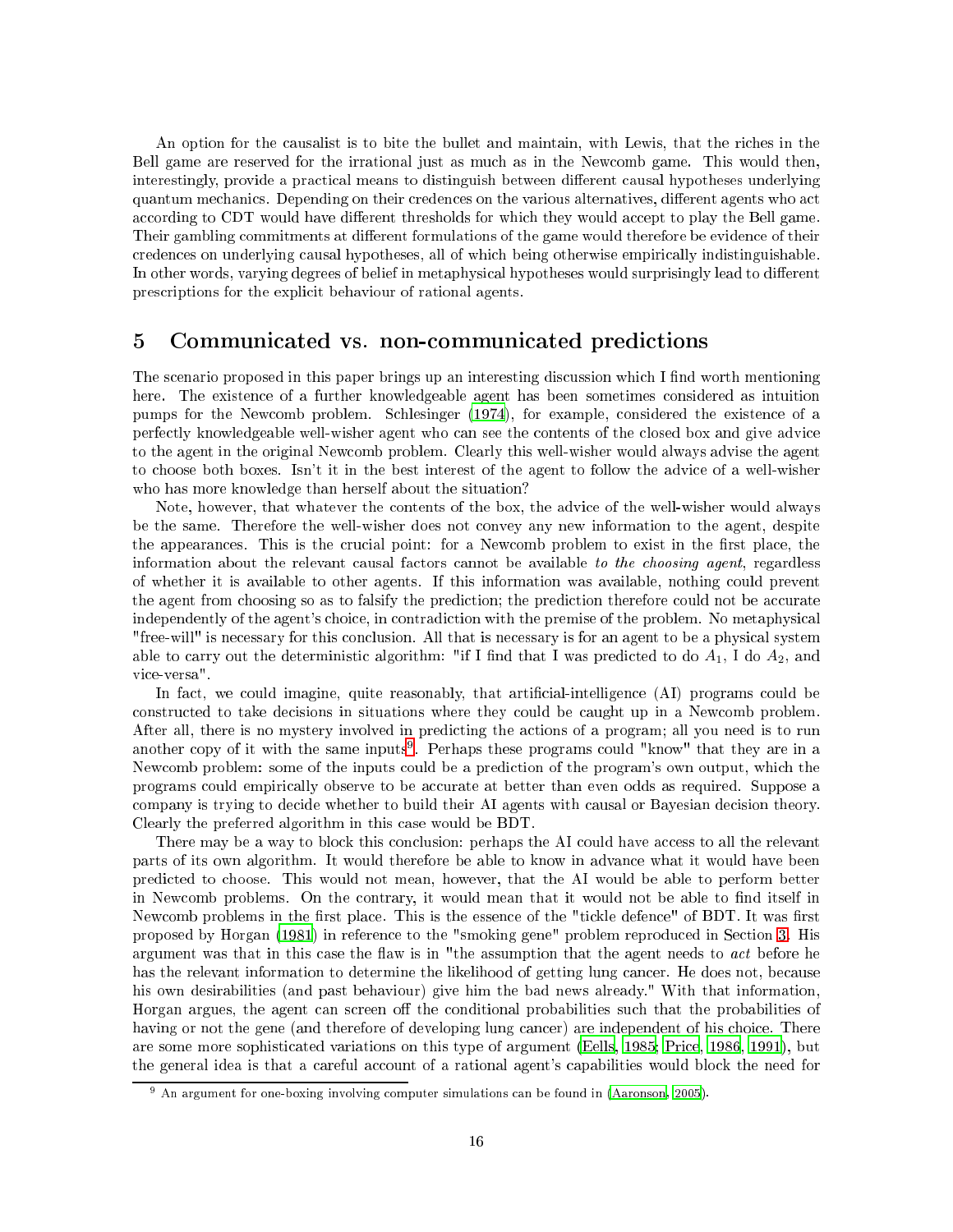CDT, as New
omb-type problems would not be generally feasible, and BDT would therefore always give the same prescriptions as CDT. This could be due to the fact that a rational agent acts according to her beliefs and desires—there are no further relevant causal factors to affect her decisions. To the extent that she knows her beliefs and desires, she knows all that the Predictor could know in order to predict her choices, and therefore she knows the prediction. As a consequence, she cannot find herself in a New
omb problem, sin
e she would not believe in the dening onditional probabilities.

But this only solves the problem by dismissing it, and makes CDT simply irrelevant, as there would be no problem in which the causal and evidential probabilities are different. Horgan admits, however, that the problem could be (implausibly) reformulated so that, say, the genetic factor in question induces in smokers a tendency to choose to continue smoking when faced with this problem. Horgan concedes that this avoids the ti
kle defen
e, but believes that, in this ase, it would a
tually be rational to stop smoking, even though that decision does not *cause* the desirable outcome.

Within a hidden-variables interpretation, the quantum s
enario makes it possible to instantiate an actual Newcomb-type problem by making it impossible even in principle for an agent to know the hidden variables. If this were not the case, then where Bell violations occur, an agent could use their knowledge of the hidden variables to transmit faster-than-light signals (Cavalcanti, [2007\)](#page-17-11), which could lead to the existence of inconsistent causal loops. The fact that the probabilities in a usual Newcomb scenario seem to be apparently independent of whether or not the agent could have knowledge of the causal factors speaks against the feasibility of those scenarios. Any actual instantiation of a Newcomb-type problem would probably look mu
h more like the Bell s
enario than the medi
al New
omb problems. They should make it clear that those causal factors are in fact hidden as far as the agent is concerned.

#### <span id="page-16-0"></span>Summary and conclusion 6

The main argument of this paper can be summarised as follows: (i) CDT needs some account of which events are within and outside the causal influence of an action; (ii) with this distinction in place, the causal probabilities are formally identical to a LHV model in the context of quantum mechanics; (iii) the causal decision theorist should assign some nonzero credence to the logically possible causal hypotheses listed in [4.1.4;](#page-12-0) (iv) the causal probabilities for some of those hypotheses are given by a LHV model and are thus distinct from the quantum probabilities. A game can be constructed to exploit that discrepancy, following Bell's theorem; (v) since any observation is by construction compatible with all of the causal hypotheses, repeated observation of the predicted quantum correlations cannot hange the initial reden
es and CDT will always pres
ribe the losing strategy.

Perhaps this debate may also inform discussions in foundations of quantum mechanics. The fact that the debate in decision theory centres around the "statistical independence" assumption may indi
ate that this assumption, often taken for granted, needs more attention in the quantum debate. One way of relaxing that assumption is in terms of a kind of superdeterministic theory in which both the experimental outcomes and choices share a common cause. Another possibility is that these orrelations are arranged through retro
ausality. Some authors have onsidered this possibility as a serious alternative to the interpretation of quantum mechanics (Price, [1996;](#page-18-17) [Wharton](#page-19-1), [2007;](#page-19-1) [Berkovitz](#page-17-7), [2008](#page-17-7); [Pegg,](#page-18-18) [2008;](#page-18-18) [Pri
e](#page-18-19), [2008\)](#page-18-19), but it hasn't been given as mu
h attention as it seems to deserve.

Decision theory has been used as the basis of a foundational program started by Deutsch [\(1999\)](#page-17-3) and further developed by Wallace [\(2006;](#page-18-7) [2007](#page-19-0)) in the context of the Everett (Many-Worlds) interpretation of quantum me
hani
s. However, that parallel ould also prove useful in attempts to understand quantum mechanics as a theory about information [\(Caves](#page-17-2) et al., [2002;](#page-17-2) Fuchs, [2003](#page-18-5)). One of the goals of this program is to pursue information-theoretic principles that lead one to the abstract formalism of quantum me
hani
s. The dis
ussion in this paper seems to indi
ate that it might be interesting for that program to onsider the perspe
tive of an agent not only as the holder of information, but as the sour
e of de
isions about observations to be performed on the world. These de
isions, as far as the agent is concerned, cannot be considered to be correlated with any of *their* information (which experiments an agent will perform is not en
oded in their quantum state assignment), but yet their observations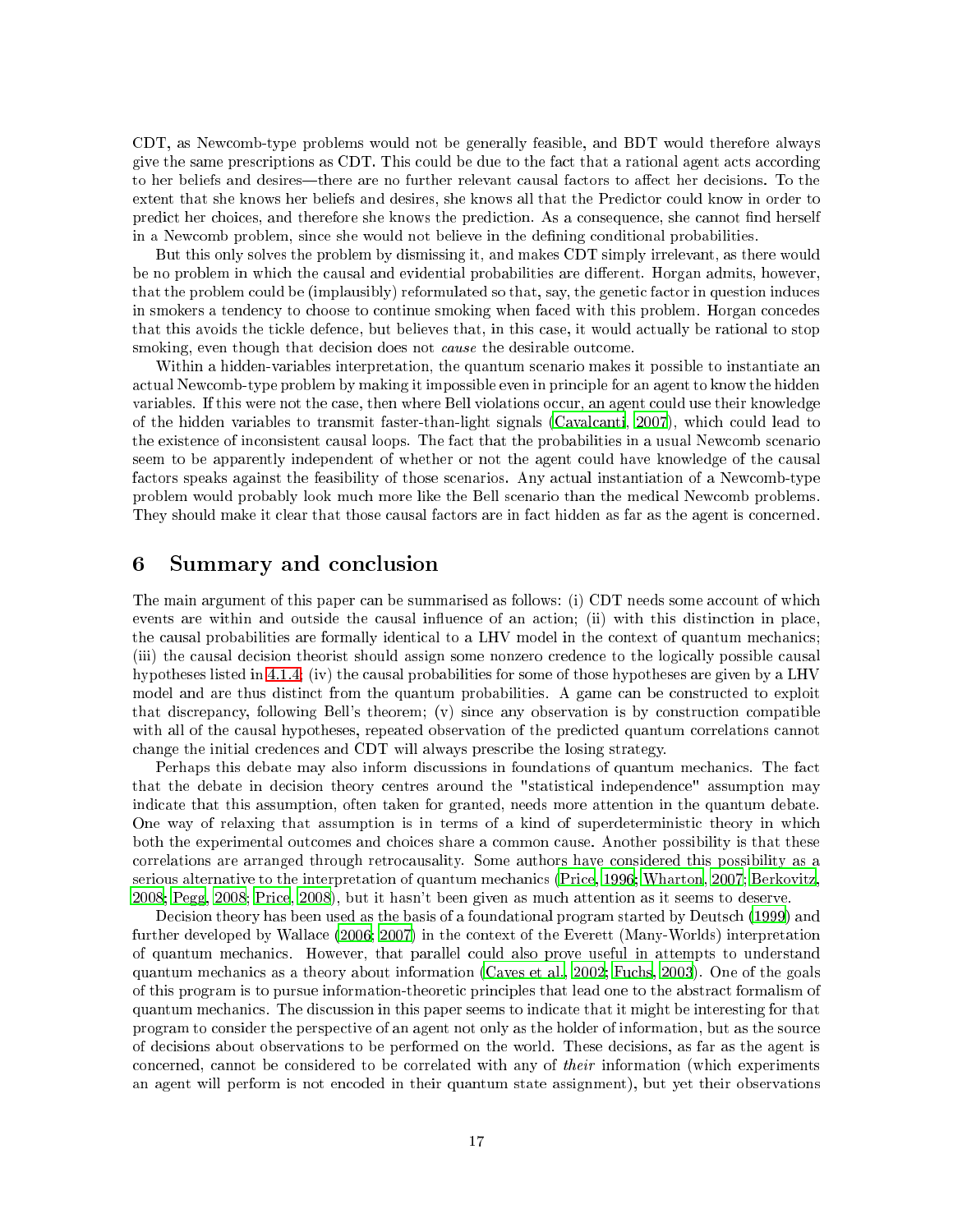are such that the world looks as if the outcomes of those observations were so correlated with their hoi
es, if only they onsider the general validity of lo
al ausality. Regardless of ommitments about the a
tual existen
e or otherwise of hidden variables, it would be interesting to know whether these kinds of considerations can restrict the space of possible theories in an interesting way.

As topics for further research, it would be interesting to attempt to find simpler decision scenarios displaying an incompatibility between CDT and BDT within a quantum set up. A possible approach would be to use the correlations of a Greenberger-Horne-Zeilinger tri-partite entangled state, which allow for non-statistical demonstrations of the incompatibility between local realism and the predictions of quantum theory, or an adapted form of the Bell-Ko
hen-Spe
ker theorem.

Finally, as discussed in Section [4.1.4,](#page-12-0) if causal decision theory is the correct theory of rational decisions, then this analogy would provide a surprising practical consequence, in terms of the prescribed behaviour of rational agents, for competing causal interpretations of quantum mechanics. In other words, it would provide an observable, practical distinction between alternative metaphysical hypotheses.

Acknowledgements I would like to thank Joseph Berkovitz, Rachael Briggs, Julia Bursten, Phil Dowe, Huw Price and Howard Wiseman for useful discussions and feedback. This work was partly supported by an Australian Resear
h Coun
il Postdo
toral Resear
h Fellowship.

# Referen
es

- <span id="page-17-10"></span>Aaronson, S. [2005]: 'Dude, it's like you read my mind', URL [http://s
ottaaronson.
om/blog/?p=30.](http://scottaaronson.com/blog/?p=30)
- <span id="page-17-5"></span>Armendt, B. [1986]: 'A foundation for causal decision theory', Topoi, 5, pp. 3–19.
- <span id="page-17-0"></span>Bell, J. S. [1964]: 'On the Einstein-Podolsky-Rosen paradox', *Physics*, 1, p. 195.
- <span id="page-17-4"></span>Bell, J. S. [1987]: Speakable and Unspeakable in Quantum Mechanics, Cambridge: Cambridge University Press.
- <span id="page-17-8"></span>Berkovitz, J. [1995]: Quantum Nonlocality: An Analysis of the Implications of Bell's Theorem and Quantum Correlations for Nonlo
ality, Ph.D. thesis, University of Cambridge.
- <span id="page-17-7"></span>Berkovitz, J. [2008]: 'On predictions in retro-causal interpretations of quantum mechanics', Studies in History and Philosophy of Modern Physics,  $39$ , pp.  $709 - 735$ .
- <span id="page-17-1"></span>Cartwright, N.  $[1979]$ : 'Causal laws and effective strategies', Nous, 13(4), pp. 419–437.
- <span id="page-17-11"></span>Cavalcanti, E. G. [2007]: Reality, locality and all that: "experimental metaphysics" and the quantum foundations, Ph.D. thesis, The University of Queensland.
- <span id="page-17-2"></span>Caves, C. M., Fuchs, C. A. and Schack, R. [2002]: 'Quantum probabilities as bayesian probabilities', Physi
al Review A, 65(2), p. 022305.
- <span id="page-17-6"></span>Clauser, J. F., Horne, M. A., Shimony, A. and Holt, R. A. [1969]: 'Proposed experiment to test local hidden-variable theories', *Physical Review Letters*, 23(15), p. 880.
- <span id="page-17-3"></span>Deutsch, D. [1999]: 'Quantum theory of probability and decisions', Proceedings of the Royal Society of London Series A-Mathematical Physical and Engineering Sciences, 455(1988), pp. 3129–3137.
- <span id="page-17-9"></span>Eells, E. [1985]: 'Causality, Decision and Newcomb's paradox', in R. Campbell and L. Sowden (eds.), Paradoxes of Rationality and Cooperation: Prisoner's Dilemma and Newcomb's Problem, chapter 9, Vancouver: University of British Columbia Press, pp. 183-213.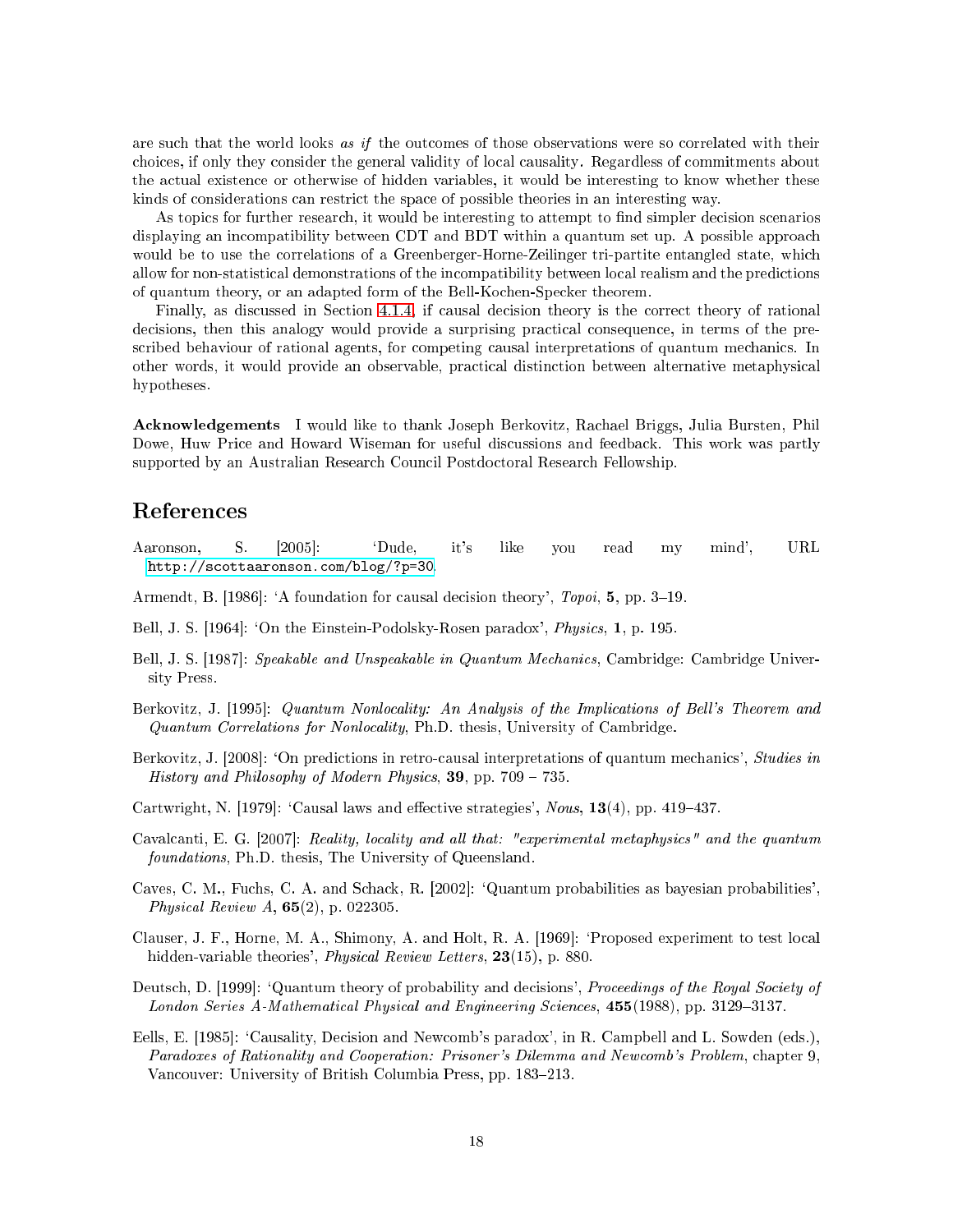- <span id="page-18-5"></span>Fuchs, C. A. [2003]: 'Quantum mechanics as quantum information, mostly', *Journal of Modern Optics*, 50(6-7), pp. 987-1023.
- <span id="page-18-6"></span>Fuchs, C. A., Perez-Suarez, M. and Santos, D. J. [2005]: 'Insights and implications from a bayesian approach to quantum information', International Journal of Quantum Information, 3(1), pp. 233– 237.
- <span id="page-18-12"></span>Fuchs, C. A. and Schack, R. [2009]: 'Quantum-Bayesian Coherence', arXiv:0906.2187v1 [quant-ph].
- <span id="page-18-2"></span>Gibbard, A. and Harper, W. L. [1978]: 'Counterfactuals and two kinds of expected utility', in C. A. Hooker, J. J. Leach and E. F. McClennen (eds.), Foundations and Applications of Decision Theory, volume 1, Dordrecht, Holland: D. Reidel Publishing Co., pp. 125–62.
- <span id="page-18-11"></span>Harrigan, N. and Rudolph, T. [2007]: 'Ontological models and the interpretation of contextuality',  $arXiv:0709.4266$  [quant-ph].
- <span id="page-18-10"></span>Harrigan, N., Rudolph, T. and Aaronson, S. [2007]: 'Representing probabilistic data via ontological models',  $arXiv:0709.1149$  [quant-ph].
- <span id="page-18-13"></span>Horgan, T. [1981]: 'Counterfactuals and newcomb's problem', The Journal of Philosophy, 78(6), pp.
- <span id="page-18-3"></span>Lewis, D. [1981a]: 'Causal decision theory', Australasian Journal of Philosophy, 59(1), pp. 5–30.
- <span id="page-18-15"></span>Lewis, D. [1981b]: "Why Ain'cha Rich?", Nous, 15(3), pp. 377-380.
- <span id="page-18-1"></span>Nozick, R. [1969]: 'Newcomb's problem and two principles of choice', in N. Rescher (ed.), *Essays in* Honor of Carl G. Hempel, Dordrecht, Holland: D. Reidel Publishing Co., pp. 114–46.
- <span id="page-18-18"></span>Pegg, D. T. [2008]: 'Retrocausality and quantum mechanics', *Studies in History and Philosophy of Modern Physics*, **39**, pp.  $830 - 840$ .
- <span id="page-18-14"></span>Price, H. [1986]: 'Against causal decision theory', *Synthese*, 67, pp. 195–212.
- <span id="page-18-16"></span>Price, H. [1991]: 'Agency and probabilistic causality', British Journal for the Philosophy of Science, 42, pp. 157-176.
- <span id="page-18-17"></span>Price, H. [1996]: Time's Arrow and Archimedes' Point, New York: Oxford University Press.
- <span id="page-18-19"></span>Price, H. [2008]: 'Toy models for retrocausality', Studies in History and Philosophy of Modern Physics, 39, pp.  $752 - 761$ .
- <span id="page-18-9"></span>Rudolph, T. [2006]: 'Ontological models for quantum mechanics and the Kochen-Specker theorem', arXiv:quant-ph/0608120.
- <span id="page-18-20"></span>Schlesinger, G. [1974]: 'The unpredictability of free choices', *British Journal for the Philosophy of* Science, 25, pp. 209-221.
- <span id="page-18-0"></span>Shimony, A. [1989]: 'Search for a worldview which can accommodate our knowledge of microphysics', in J. T. Cushing and E. McMullin (eds.), *Philosophical consequences of quantum theory*, Notre Dame: University of Notre Dame Press.
- <span id="page-18-4"></span>Skyrms, B. [1982]: 'Causal decision theory', *The Journal of Philosophy*, **79**(11), pp. 695–711.
- <span id="page-18-8"></span>Spekkens, R. [2005]: 'Contextuality for preparations, transformations, and unsharp measurements', *Physical Review A*,  $71(5)$ , p. 052108.
- <span id="page-18-7"></span>Wallace, D. [2006]: 'Epistemology quantized: circumstances in which we should come to believe in the everett interpretation', British Journal for the Philosophy of Science, 57, pp. 655–689.